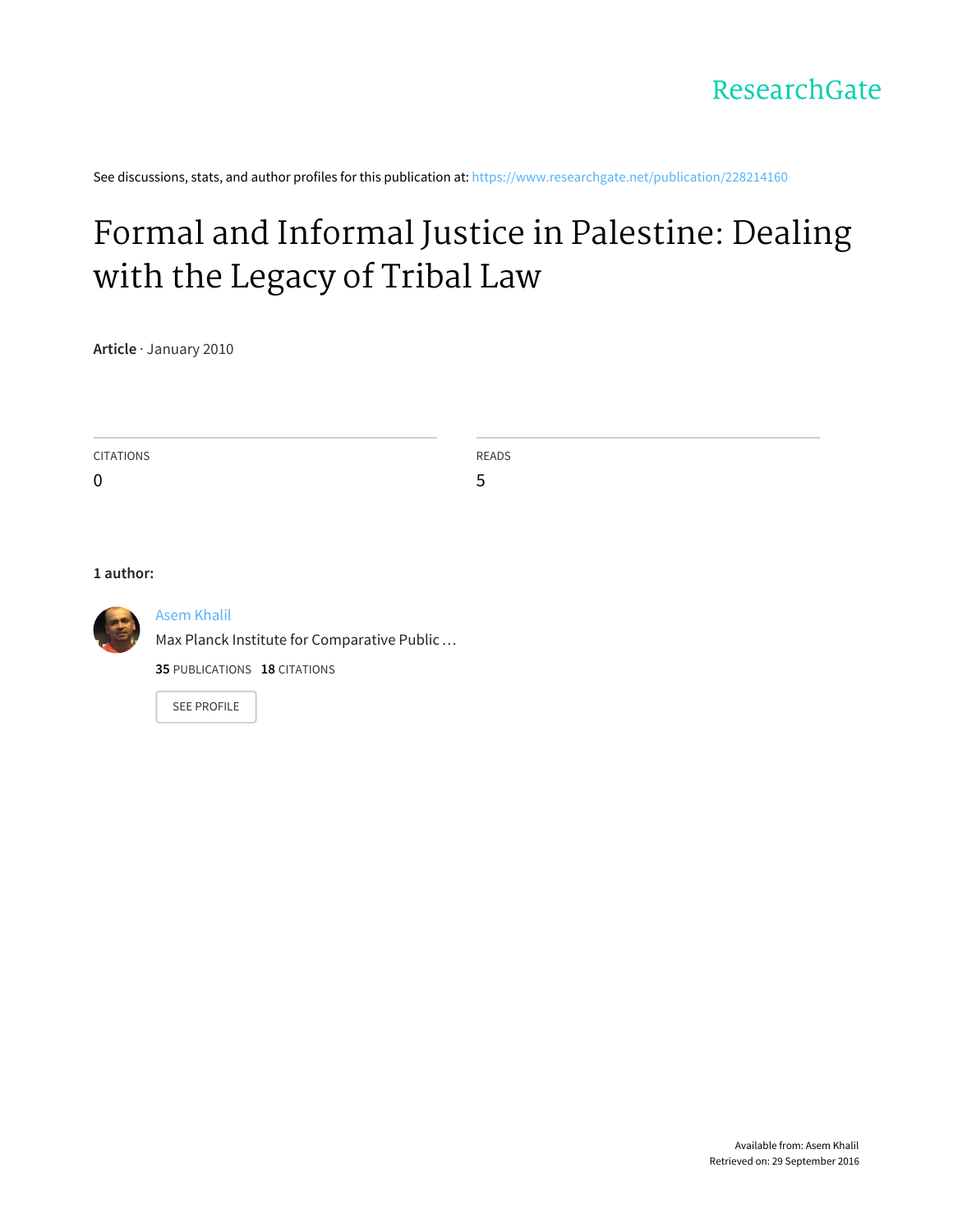**Formal and informal justice in Palestine: Dealing with the Legacy of Tribal Law**

*par***[Asem Khalil](http://www.cairn.info/publications-de-Khalil-Asem%20--55085.htm)**

# **Raccourcis**

- [Résumé](http://www.cairn.info/revue-etudes-rurales-2009-2-page-169.htm#anchor_abstract)
- [Plan de l'article](http://www.cairn.info/revue-etudes-rurales-2009-2-page-169.htm#anchor_plan)
- [Pour citer cet article](http://www.cairn.info/revue-etudes-rurales-2009-2-page-169.htm#anchor_citation)

# **Voir aussi**

• Sur un sujet proche

# **Etudes rurales**

# **2009/2 (n° 184)**

- $\bullet$  Pages : 304
- ISBN : 9782713222450
- · Éditeur : [Editions de l'E.H.E.S.S.](http://www.cairn.info/editeur.php?ID_EDITEUR=EHESS)
- $\overrightarrow{A}$  propos de cette revue
- Site internet

# **Alertes e-mail**

 $\bullet$  $\bullet$ 

Veuillez indiquer votre adresse e-mail pour recevoir une alerte sur les parutions de cette revue.

[Voir un exemple](http://dedi.cairn.info/NL/exemple_NL.php?ID_NUMPUBLIE=ETRU_184) S'inscrire

**[Article précédent P](http://www.cairn.info/revue-etudes-rurales-2009-2-page-149.htm)ages 169 - 184 [Article suivant](http://www.cairn.info/revue-etudes-rurales-2009-2-page-185.htm)**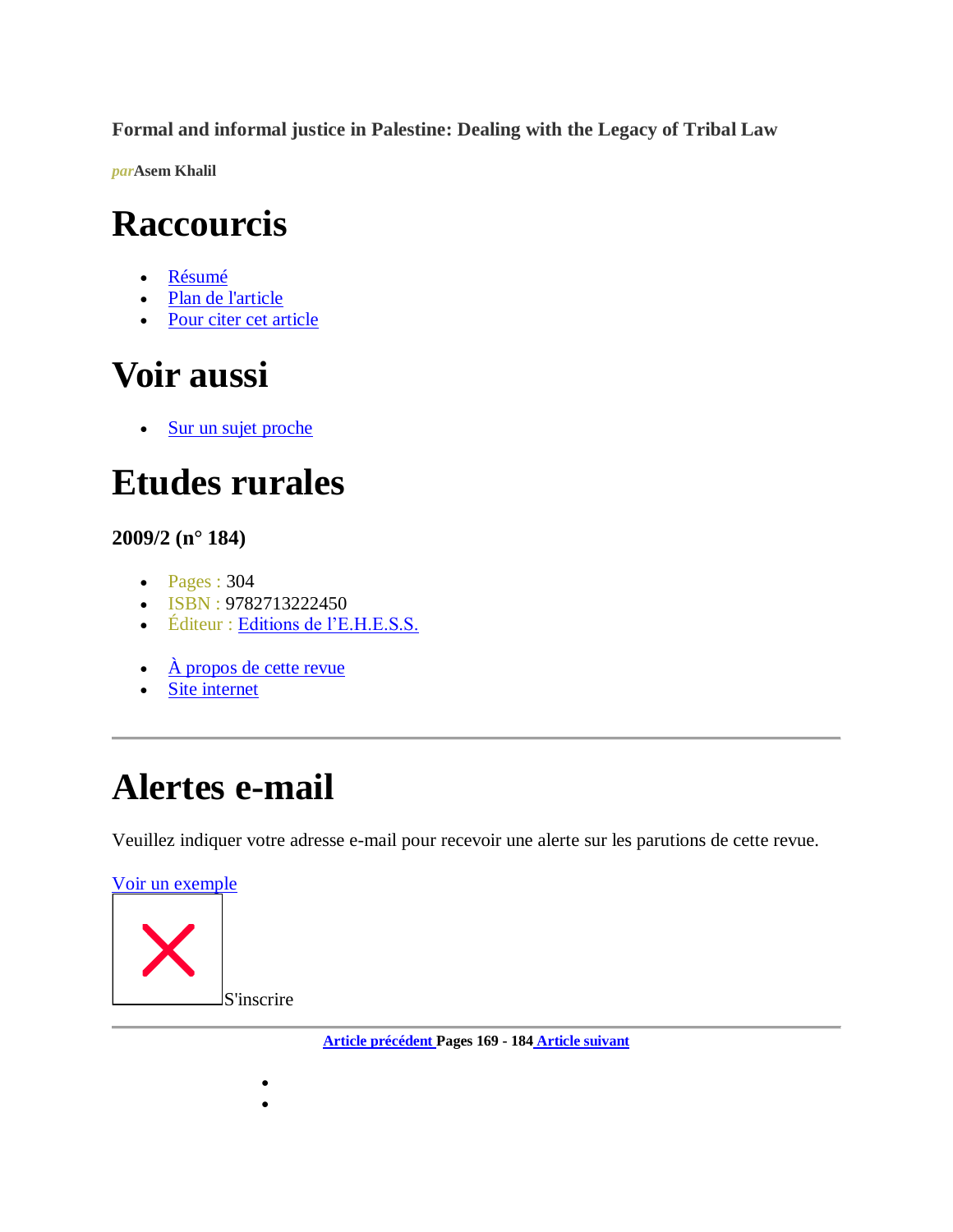$\bullet$  $\bullet$ 

#### **[1](http://www.cairn.info/revue-etudes-rurales-2009-2-page-169.htm#pa1)**

# FIGHT TOOK PLACE between cousins, in which they disputed the borders of their

respective landholdings. Many were injured, including a young man who happened to be passing by [\[1\] The author wishes to thank all those who commented...](http://www.cairn.info/revue-etudes-rurales-2009-2-page-169.htm#no1) [1]. He was shot in his spinal column, causing permanent and complete paralysis (Case 1). Following a dramatic car accident, two girls died. The police held one of the drivers responsible for the accident (Case 2). A driver ran over a mother and her child. Both were badly injured. Both needed surgery in private hospitals, incurring great expenses (Case 3). A dead body of a pastor was found. After initial investigation, the suspect confessed to killing the pastor. He explained that he did so because the later saw him engaging in a homosexual relationship and threatened to tell everybody about it (Case 4). One person was killed in error by shots fire from a gun of his colleague, a member of the security forces (Case 5). A person was killed by gunshot during a fight (Case 6). A man killed his wife with the help of his mother; it emerged later on that a dispute has arisen about the wife's gold (Case 7). A girl accused a young man of trying to rape her; her family attacked the property of the young man's family, burning houses and shops (Case 8). Two persons were injured after a fight between relatives (Case 9). [\[2\] For more details about case studies, see Institute...](http://www.cairn.info/revue-etudes-rurales-2009-2-page-169.htm#no2) [2] **[2](http://www.cairn.info/revue-etudes-rurales-2009-2-page-169.htm#pa2)**

The above incidents involved different persons, from different backgrounds, families, ages and sex. They caused different levels of tension between individuals and communities. All occurred in various parts of the West Bank (WB), including East Jerusalem, and the Gaza Strip (GS), [\[3\]](http://www.cairn.info/revue-etudes-rurales-2009-2-page-169.htm#no3)  [The title of the paper uses the term 'Palestine', as...](http://www.cairn.info/revue-etudes-rurales-2009-2-page-169.htm#no3) [\[3\] i](http://www.cairn.info/revue-etudes-rurales-2009-2-page-169.htm#no3)n the years that followed the establishment of the Palestinian Authority (PA), in 1994.

**[3](http://www.cairn.info/revue-etudes-rurales-2009-2-page-169.htm#pa3)** Similar incidents are serious enough to merit the state's attention and intervention, in order to enforce state law. In the WBGS, however, the PA justice system was not the only mechanism of conflict resolution that was put in motion. In all the above cases, in fact, a conciliation process, which was referred to as 'tribal', went hand in hand with, and sometimes worked even independently from, the formal justice system. This conciliation process thought to apply binding rules, which do not originate in the state nor are enforced by it i.e. a system of tribal or customary law. [\[4\] Unless specified differently, I will use both words...](http://www.cairn.info/revue-etudes-rurales-2009-2-page-169.htm#no4)  $[4]$ **[4](http://www.cairn.info/revue-etudes-rurales-2009-2-page-169.htm#pa4)**

Informal justice refers to the social phenomenon consisting of settling disputes between litigants outside state courts, the formal justice system. 'Tribal judges' are the main actors of tribal justice. In recent years, though, conciliation committees were established, [5] For more about the [difference between tribal judges...](http://www.cairn.info/revue-etudes-rurales-2009-2-page-169.htm#no5) [\[5\] s](http://www.cairn.info/revue-etudes-rurales-2009-2-page-169.htm#no5)ometimes spontaneously, but most of the time, through the direct intervention of the PA, most specifically the executive authority, [\[6\] For more about the role of PA](http://www.cairn.info/revue-etudes-rurales-2009-2-page-169.htm#no6)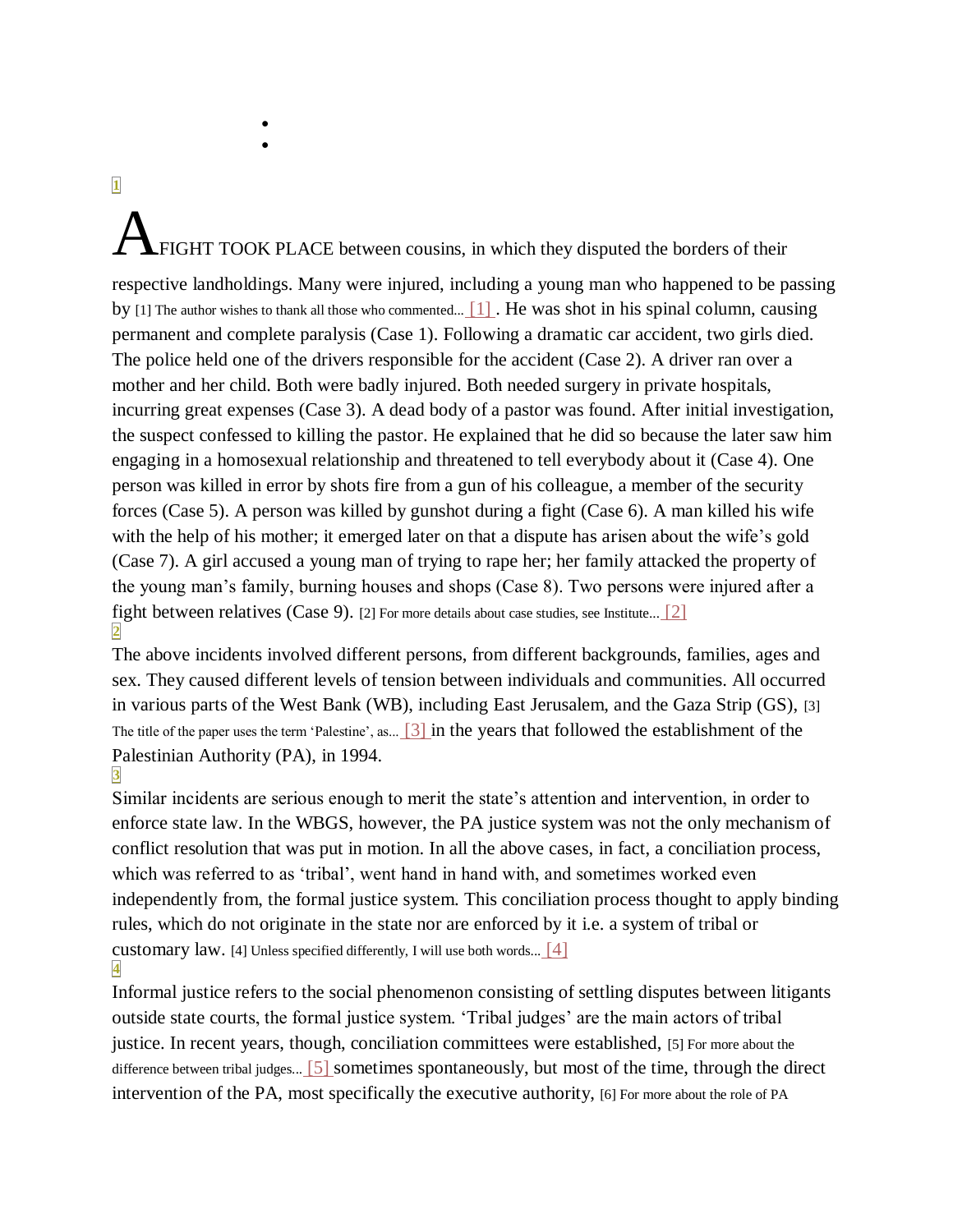executive authority and... [\[6\] o](http://www.cairn.info/revue-etudes-rurales-2009-2-page-169.htm#no6)r even by political factions. [\[7\] Institute of Law... 2006, pp. 123-126.](http://www.cairn.info/revue-etudes-rurales-2009-2-page-169.htm#no7) [\[7\] '](http://www.cairn.info/revue-etudes-rurales-2009-2-page-169.htm#no7)Tribal conciliation' is used to describe both the process and the outcome of the conflict resolution carried out by tribal judges or by conciliation committees. [\[8\] In this paper, actors or representatives of](http://www.cairn.info/revue-etudes-rurales-2009-2-page-169.htm#no8)  [informal...](http://www.cairn.info/revue-etudes-rurales-2009-2-page-169.htm#no8) [\[8\]](http://www.cairn.info/revue-etudes-rurales-2009-2-page-169.htm#no8) 

#### **[5](http://www.cairn.info/revue-etudes-rurales-2009-2-page-169.htm#pa5)**

This paper considers legal pluralism in the WBGS as a way to understand legal phenomena, and the state's [\[9\] The 'state' here refers to the political organization...](http://www.cairn.info/revue-etudes-rurales-2009-2-page-169.htm#no9) [\[9\] a](http://www.cairn.info/revue-etudes-rurales-2009-2-page-169.htm#no9)ttitude towards non-state normative orderings. It describes the advantages and inconveniences of the coexistence of formal and informal justice in the territories under the PA control, as well as the influence of each system on the other. The aim of this paper, nevertheless, is not to establish boundaries between state-law and customary law. Rather, it aims at showing that both categories of law are in evidence, and hence that a multitude of normative fields can coexist within a society. **[6](http://www.cairn.info/revue-etudes-rurales-2009-2-page-169.htm#pa6)**

It should be noted, though, that despite my use of data and cases collected during field research conducted by researchers with sociological and legal backgrounds, [\[10\] The field research and interviews](http://www.cairn.info/revue-etudes-rurales-2009-2-page-169.htm#no10)  [were conducted by...](http://www.cairn.info/revue-etudes-rurales-2009-2-page-169.htm#no10) [\[10\] m](http://www.cairn.info/revue-etudes-rurales-2009-2-page-169.htm#no10)y approach to the issues raised in this paper remains largely theoretical. It is not my objective to reproduce cases, arguments and conclusions considered in the field research; [\[11\] One can see the report published by the Institute of...](http://www.cairn.info/revue-etudes-rurales-2009-2-page-169.htm#no11)  $[11]$  rather, my objective is to continue the debate and reflect on the questions raised in the field research in my capacity as an outside observer and a jurist, not as a sociologist or anthropologist.

#### **State Law vs. Customary Law**

#### **[7](http://www.cairn.info/revue-etudes-rurales-2009-2-page-169.htm#pa7)**

Regardless of the attitudes one may have towards the origins, content and nature of both state and non-state law, and towards legal pluralism as a theory whose credo is that there are various kinds of normative orders not dependent on the state but that nonetheless can be considered as law [Tamanaha 1993: 193], there can be no doubt that there is more than one 'set of rules' that coexist and often overlap in the WBGS. Pluralism is the characteristic of both state and non-state law in Palestine.

# **LEGAL PLURALISM IN PALESTINE**

#### **[8](http://www.cairn.info/revue-etudes-rurales-2009-2-page-169.htm#pa8)**

The set of rules applicable in the tribal conciliation process is often referred to as 'tribal law'. However, 'customary law' which comprises, but not limited to, tribal traditions, seems more appropriate. As I will show later on, contemporary Palestinian society, in which the above incidents took place, cannot be considered tribal. Customs are also developed by settled and town communities. What is at stake, then, are kinship groups, composed of extended families, that have only formal and sporadic influence, often conceived as a way to meet contingencies. **[9](http://www.cairn.info/revue-etudes-rurales-2009-2-page-169.htm#pa9)**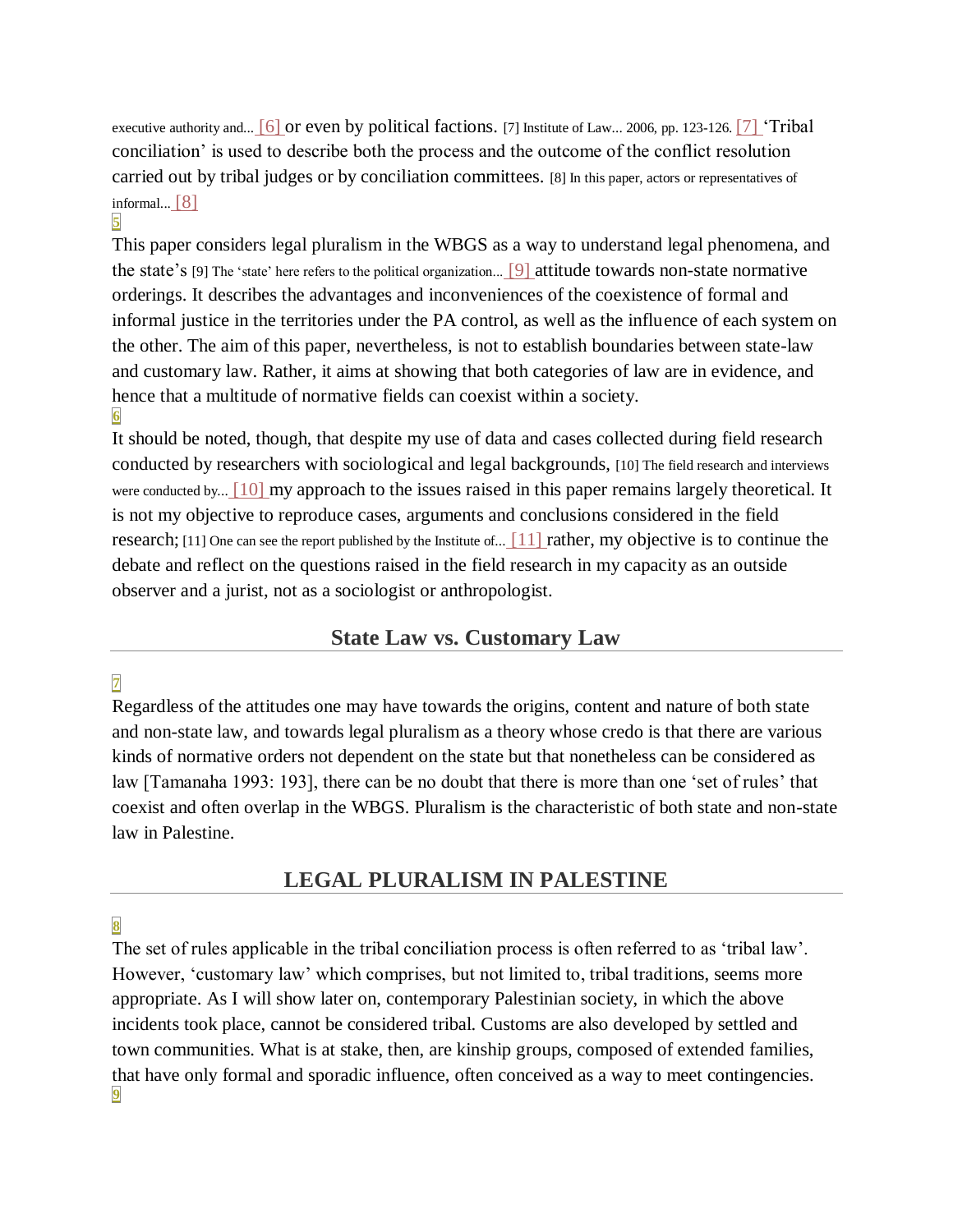In negative form, customary law may be described as non-state produced law. It will appear throughout this paper that this term is not appropriate for describing customary law in the Palestinian case. A positive description of customary law, however, may consider it as set of rules that have originated from a social field or space, that is not completely autonomous from the state, but which is also not completely dominated by it, i.e. a 'semi-autonomous social field', in the way described by Sally Falk Moore [1973]. **[10](http://www.cairn.info/revue-etudes-rurales-2009-2-page-169.htm#pa10)**

Using the term 'law' when referring to customs, however, is problematic, since, as pointed out by Simon Roberts [1998: 95] it enlarges the concept in a way that extends it to various sets of norms. The concept of 'legal pluralism', as a way to describe a situation, in which two or more legal systems coexist in the same social field [Merry 1988: 870], [12] For [more about legal pluralism, see L.](http://www.cairn.info/revue-etudes-rurales-2009-2-page-169.htm#no12)  [Pospisil \[1971\],...](http://www.cairn.info/revue-etudes-rurales-2009-2-page-169.htm#no12) [\[12\] i](http://www.cairn.info/revue-etudes-rurales-2009-2-page-169.htm#no12)s an adequate tool to understand the nature of those norms applicable by tribal judges and conciliation committees, and for speculation over the reasons behind individuals' compliance.

**[11](http://www.cairn.info/revue-etudes-rurales-2009-2-page-169.htm#pa11)**

One of the consequences of the acceptance of legal pluralism is the shift from legal centralism – a predisposition to accept all legal ordering as rooted in state law [Merry 1988: 889]. In such a context, the dialectic between various normative orderings determines the way law is produced, enforced, and accepted. Understanding the dynamic interactions among these separate systems of ordering is a central problem for law and society research [Merry 2004: 570], a field of research to which this paper seeks to contribute.

# **THE PALESTINIAN LEGAL SYSTEM**

#### **[12](http://www.cairn.info/revue-etudes-rurales-2009-2-page-169.htm#pa12)**

The legal system of the WBGS under the PA is a mixture of Ottoman, British, Jordanian, Egyptian, Israeli, and finally PA laws. Each regime supersedes the previous one without completely abolishing its legal system. The succession of states that governed Palestine was always accompanied by changes in the legislation and in the court system [Khalil 2003: 5-54 and 2006: 210-216].

#### **[13](http://www.cairn.info/revue-etudes-rurales-2009-2-page-169.htm#pa13)**

Personal status issues were regulated by religious communities themselves. A partial process of codification of personal status took place (such as marriage and divorce and hereditary rules), largely influenced by the Hanafi Islamic Law School [Welchman 1988 and 2003]. During Jordanian and Egyptian control of the WBGS respectively, personal status laws were endorsed by state authorities. [\[13\] Family Rights Law no. 92 of](http://www.cairn.info/revue-etudes-rurales-2009-2-page-169.htm#no13) 1951, replaced by Personal... [\[13\] T](http://www.cairn.info/revue-etudes-rurales-2009-2-page-169.htm#no13)hose codes, however, apply only to Muslims. Palestinians who were Jewish or Christian continued to be ruled by their respective personal status laws, adopted by religious or ecclesiastic authorities. Nowadays, there are more than thirteen Christian communities and one Jewish community (Samaritans), with different personal status laws and different court systems. [\[14\] Some of the personal status laws and](http://www.cairn.info/revue-etudes-rurales-2009-2-page-169.htm#no14)  regulations of ...  $[14]$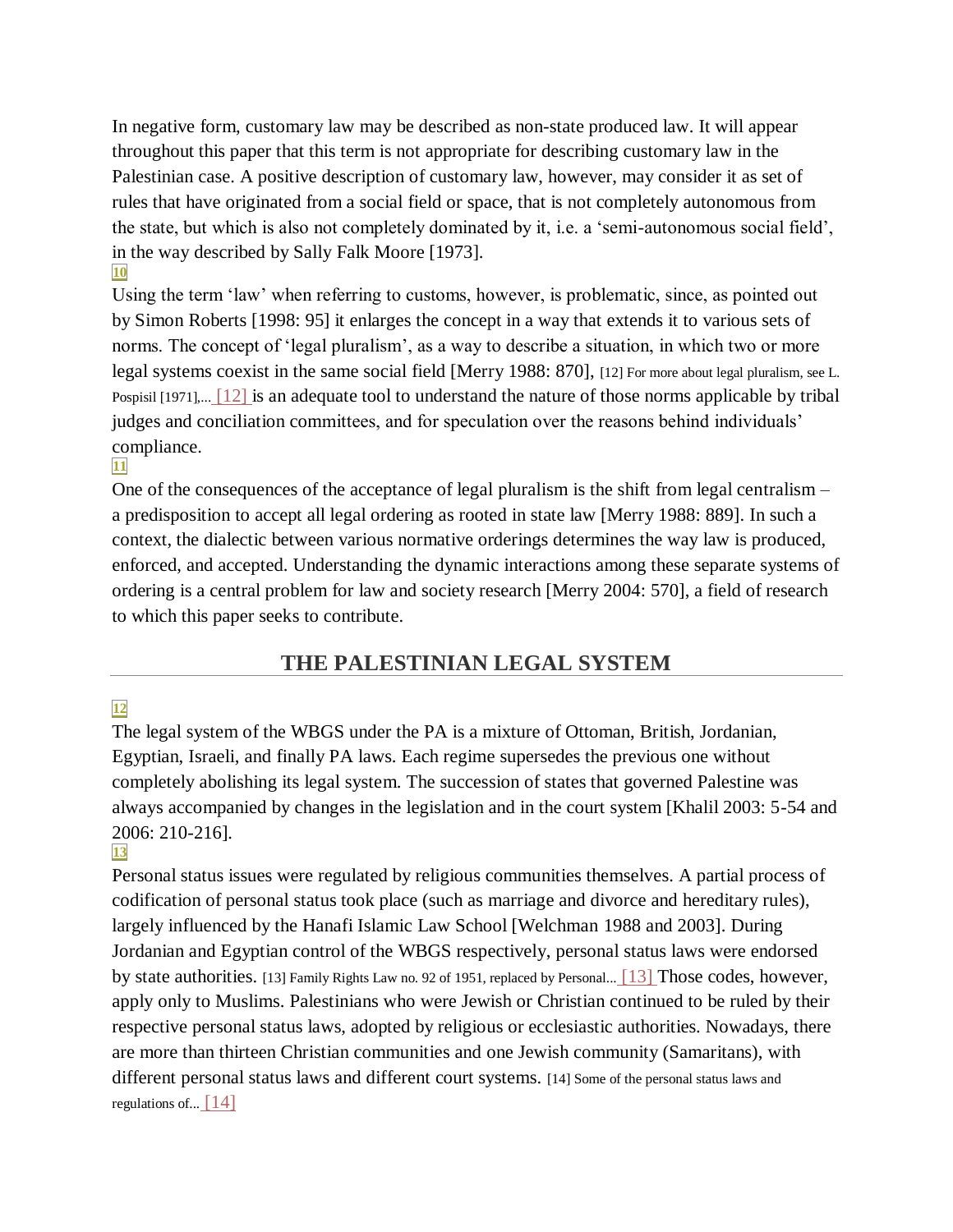#### **[14](http://www.cairn.info/revue-etudes-rurales-2009-2-page-169.htm#pa14)**

Most importantly, the separation between the WB and the GS between 1948 and 1967 polarized the differences even in the legal cultures. The WB legal system can be qualified as a civil law or continental European law system, while GS, with most of British Mandate law intact, was much closer to a common law system. **[15](http://www.cairn.info/revue-etudes-rurales-2009-2-page-169.htm#pa15)**

In 1967, both parts of the WBGS fell under Israeli occupation. Israel did not only maintain the differences in the legal systems of both WBGS, it enhanced and institutionalized them. Thousands of military declarations and orders are issued separately for WBGS, and the court system was further weakened by the creation of separate (Israeli) military courts [Shehadeh 1982 and 1988].

#### **[16](http://www.cairn.info/revue-etudes-rurales-2009-2-page-169.htm#pa16)**

This is the historical legacy on which the PA started its establishment. The PA started immediately a process of law-changing, with at least one clear legislative policy: legal unification. [\[15\] See Decree no. 1 from Tunisia in 1994.](http://www.cairn.info/revue-etudes-rurales-2009-2-page-169.htm#no15) [\[15\] L](http://www.cairn.info/revue-etudes-rurales-2009-2-page-169.htm#no15)egally speaking, however, the PA itself is not a state but started to produce laws and bylaws, much as states do. The court system it reorganized is similar to a state's courts system. Religious/Shari'a courts kept their independence and a High Constitutional Court was established by the law. [\[16\] The PA Basic Law of 2003 provided for the](http://www.cairn.info/revue-etudes-rurales-2009-2-page-169.htm#no16)  [establishment...](http://www.cairn.info/revue-etudes-rurales-2009-2-page-169.htm#no16) [\[16\] M](http://www.cairn.info/revue-etudes-rurales-2009-2-page-169.htm#no16)ilitary courts, responsible of adjudicating military-related crimes, continued to apply the Revolutionary Penal Code and the Revolutionary Penal Procedural Law, endorsed by PLO in 1979.

#### **[17](http://www.cairn.info/revue-etudes-rurales-2009-2-page-169.htm#pa17)**

A regular court system is empowered to judge both civil and criminal affairs. The first instance of adjudication is done by Magistrate Courts or the Courts of First Instance, depending on the issue at stake or its value. The second instance is judged by the Court of Appeal or by the Court of First Instance (depending on the court that ruled in the first instance). The High Court consists of the Court of Cassation which is the final level of adjudication and of the High Court of Justice which is the only instance and level to decide administrative disputes (unless otherwise provided by the law). [\[17\] See article 6 of \(PA\) Judicial Authority Law no. 1...](http://www.cairn.info/revue-etudes-rurales-2009-2-page-169.htm#no17)  $\boxed{17}$ 

# **TRIBALISM IN PALESTINE**

#### **[18](http://www.cairn.info/revue-etudes-rurales-2009-2-page-169.htm#pa18)**

One can hardly deny the fact that tribal law is relevant in Palestine. Local newspapers continue to publish on a regular basis, deeds of *sòulhò <sup>c</sup>asha'irā* (tribal conciliation) or *<sup>c</sup>atwa*, [18] cAtwa is [the public admission of guilt by the perpetrator...](http://www.cairn.info/revue-etudes-rurales-2009-2-page-169.htm#no18) [\[18\] w](http://www.cairn.info/revue-etudes-rurales-2009-2-page-169.htm#no18)hich are, respectively, the final act of the conciliation process, or a step towards it. Different narratives may explain this fact. Some believe that it is the consequence of external factors, such as the Israeli occupation, or the control of alien authorities in general, which has been the case for Palestine for decades. The promotion of state apparatus and officials, the PA included, is believed to be another external factor, especially if accompanied by the weakness of the overall state system, particularly the judiciary. Others give a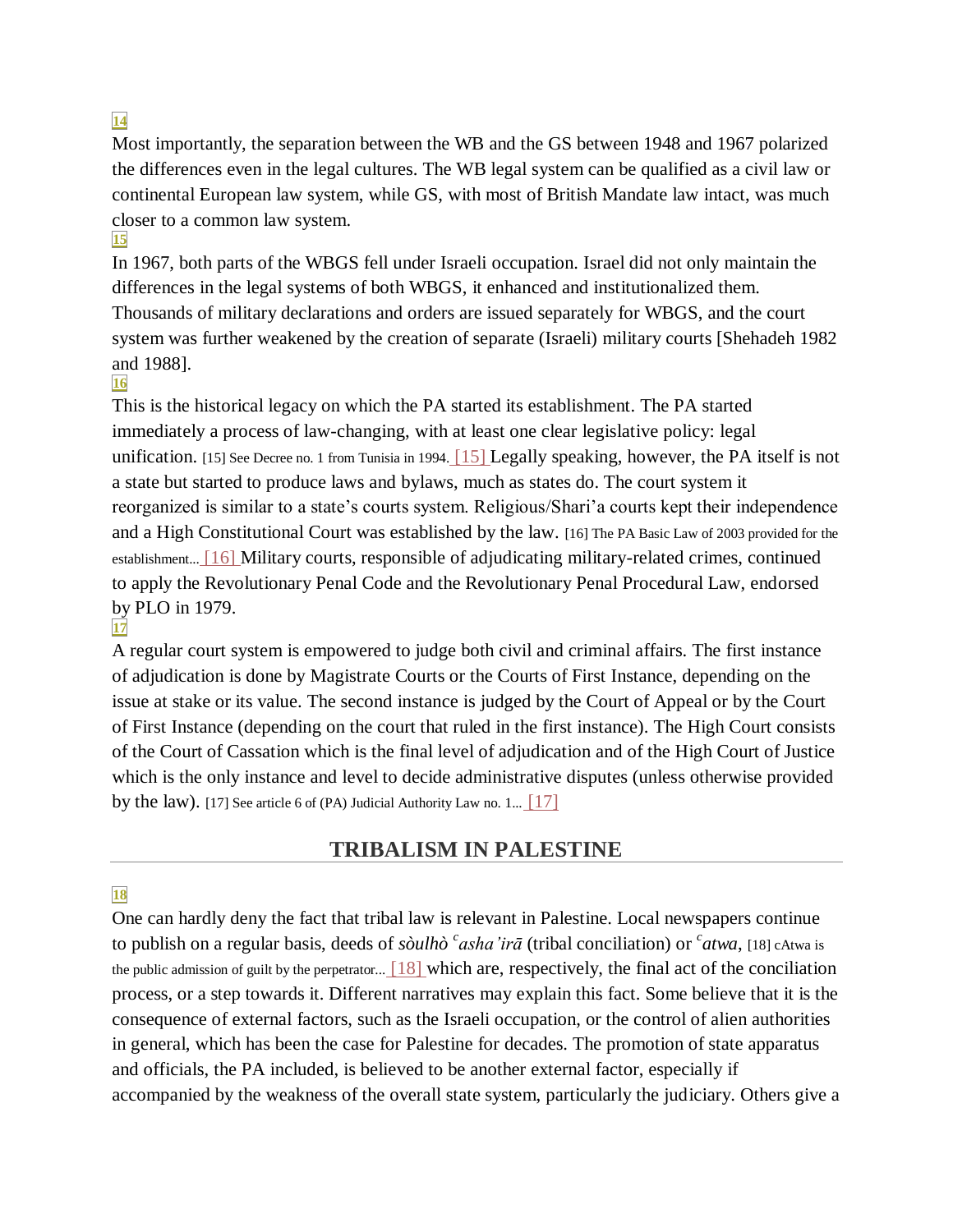totally different account. They believe tribal conciliation is relevant in Palestine because Palestinian society is 'tribal'. Tribal law, according to this account, can be described as the genuine expression of the society itself rather than an artificial tool of the state. [\[19\] Institute of Law...](http://www.cairn.info/revue-etudes-rurales-2009-2-page-169.htm#no19)  [2006, p. 146.](http://www.cairn.info/revue-etudes-rurales-2009-2-page-169.htm#no19) [\[19\]](http://www.cairn.info/revue-etudes-rurales-2009-2-page-169.htm#no19) 

#### **[19](http://www.cairn.info/revue-etudes-rurales-2009-2-page-169.htm#pa19)**

One finds it difficult to negate the impact of external factors on the development of alternative dispute settlements. The second argument is less convincing, though. Indeed, it is one thing to say that tribal law exists in Palestine or is relevant in the daily lives of Palestinians; but it is quite another to say that Palestinian society is tribal. But, what does 'tribal' means? To say that a particular society is tribal means that tribalism is a main or significant regulator of social relations in that society, or that it is a determining factor for opportunities open to members of that society. [\[20\] Institute of Law... 2006, p. 166.](http://www.cairn.info/revue-etudes-rurales-2009-2-page-169.htm#no20) [\[20\]](http://www.cairn.info/revue-etudes-rurales-2009-2-page-169.htm#no20) *<sup>c</sup> Ashariyya* (tribalism) is derived from *<sup>c</sup> ashīra* (tribe), which is often used indistinguishably to refer to existing or assumed kinship structures in a society. What is referred to as an *<sup>c</sup> ashīra* in contemporary Palestine has rarely kept the historical connotations of tribes in the remote areas of Palestine. [21] It could be argued that there are [exceptions in the...](http://www.cairn.info/revue-etudes-rurales-2009-2-page-169.htm#no21)  $\lceil 21 \rceil$ 

#### **[20](http://www.cairn.info/revue-etudes-rurales-2009-2-page-169.htm#pa20)**

*c Ashīra,* as much as *hòamūla,* often refers, more or less, to extended families. Accordingly, *c ashariyya* in Palestine is no longer, or at least is not, in control of economic resources, political authorities, or social and educational activities and positions and institutions. This is not to deny, however, that kinship structures, based on families, conceived of in terms of unity of blood or roots, are still important in Palestinian society; on the contrary. However, the role of the family is contained. It is confined mainly to certain angles of social relations, particularly on religious and social occasions such as birth, death and marriage. [\[22\] Institute of Law... 2006, pp. 166-171.](http://www.cairn.info/revue-etudes-rurales-2009-2-page-169.htm#no22) [22]

# **The Interaction between State Law and Tribal Law**

#### **[21](http://www.cairn.info/revue-etudes-rurales-2009-2-page-169.htm#pa21)**

In this section I will show how states (or the like), that took control of Palestine, or parts of it, from the time of the British Mandate until now, coexisted with tribal law. Despite the variety in the approaches and techniques, I argue, the attitude of states towards non-state law reflects a will of containment rather than acceptance of norms produced by society. It is possible that the means of 'domestication' of non-state law might include 'recognition' and 'enforcement', adopted with the objective of bringing about some changes in their normative content [Woodman 1989: 19]. By doing so, the state formulates its understanding of what is customary and of what is law, exclusively from the state's point of view. [\[23\] Even the words that one uses to distinguish the two...](http://www.cairn.info/revue-etudes-rurales-2009-2-page-169.htm#no23) [\[23\]](http://www.cairn.info/revue-etudes-rurales-2009-2-page-169.htm#no23)  **[22](http://www.cairn.info/revue-etudes-rurales-2009-2-page-169.htm#pa22)**

This attitude reflects the complete opposite, the negation, it might be said, of the assumption on which legal pluralism is based. 'Containment' of all social forces is the objective that may provide a logical explanation of states' apparently contradictory attitudes towards tribal law, when at the same time the effort to build a comprehensive judicial and legal system, although in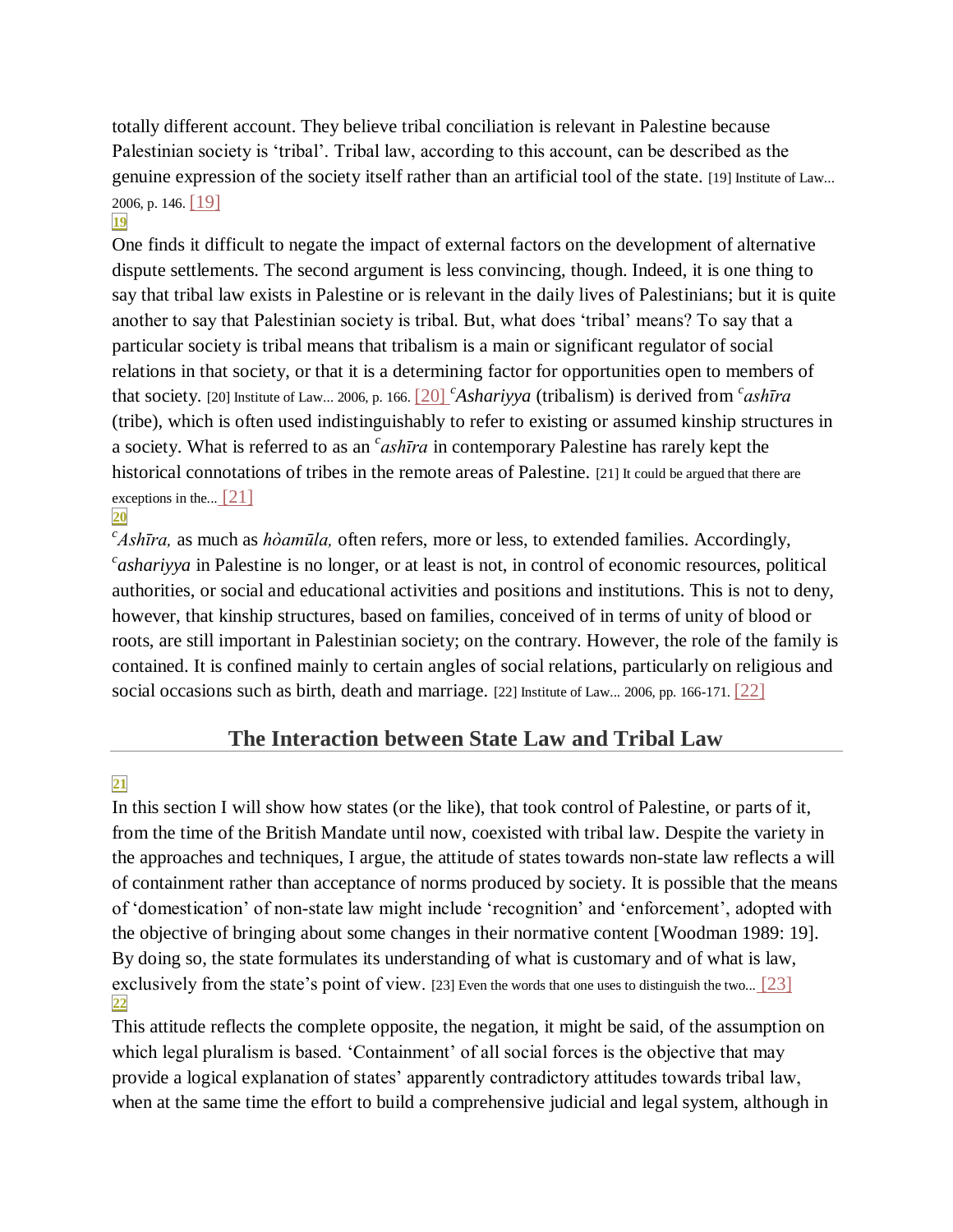different degrees, levels and objectives, is evident. The PA's attitude is not different from previous regimes.

# **THE HISTORICAL LEGACY OF TRIBAL LAW**

# **[23](http://www.cairn.info/revue-etudes-rurales-2009-2-page-169.htm#pa23)**

The weakness of the Ottoman state's power, at least in the last decades of its rule, limited the role of central administration in remote regions [Al-Majali 1998: 40]. One may speculate that the weakness of state power contributed to the consolidation of the tribal structure in Palestine but there is no data available to assess whether the Ottoman state regulated customary law and informal justice, and how. Besides, the absence of central state authority contributed indirectly to the empowerment of tribes and families, rendering their elders or heads, the only moral authority to settle conflicts between members of families and tribes, by relying on customs and traditions as a base for adjudication [Al-'Aref 1933: 12]. **[24](http://www.cairn.info/revue-etudes-rurales-2009-2-page-169.htm#pa24)**

Tribal law continued to be applied during the British Mandate. Nevertheless, it did not leave tribal justice unregulated. A number of laws were issued, [\[24\] These included the enactment of Palestine](http://www.cairn.info/revue-etudes-rurales-2009-2-page-169.htm#no24)  [Order in...](http://www.cairn.info/revue-etudes-rurales-2009-2-page-169.htm#no24) [\[24\] f](http://www.cairn.info/revue-etudes-rurales-2009-2-page-169.htm#no24)orming the legal basis for the establishment of tribal courts. Although limited in their jurisdiction to the Beersheba district, tribal courts under the British Mandate were part of the state's system of courts. The tribal courts applied customs as the basis for their rulings. Not any custom, though. Article 45 of the Palestine Order in Council of 1922, indeed, permits the application of tribal custom by tribal courts established by the High Commissioner, as long as it did not run counter to natural justice or morality. **[25](http://www.cairn.info/revue-etudes-rurales-2009-2-page-169.htm#pa25)**

Following the end of the British Mandate in 1948, Palestine was fragmented. The state of Israel was created, the GS fell under Egyptian control, and the WB (including East Jerusalem) under Jordanian control. Egyptian authorities left most British laws intact, including those related to the informal judiciary. Jordan, on the contrary, adopted a different strategy. It replaced most British law, including, the Penal Code (first in 1951, then in 1960). This 1960 Penal Code did not repeal tribal laws in force in Jordan, which applied to Bedouin tribes. [\[25\] These were later repealed by the Law](http://www.cairn.info/revue-etudes-rurales-2009-2-page-169.htm#no25)  [no. 34 of 1976...](http://www.cairn.info/revue-etudes-rurales-2009-2-page-169.htm#no25) [\[25\]](http://www.cairn.info/revue-etudes-rurales-2009-2-page-169.htm#no25) 

#### **[26](http://www.cairn.info/revue-etudes-rurales-2009-2-page-169.htm#pa26)**

**[27](http://www.cairn.info/revue-etudes-rurales-2009-2-page-169.htm#pa27)**

Following Israeli occupation, thousands of military declarations and orders were issued placing the authority to rule, legislate and appoint in the public administration in the hands of the Area Commander (the military commander of the Israeli army in the WB). [\[26\] The most important orders were](http://www.cairn.info/revue-etudes-rurales-2009-2-page-169.htm#no26)  [Proclamation no. 2 of...](http://www.cairn.info/revue-etudes-rurales-2009-2-page-169.htm#no26) [\[26\] S](http://www.cairn.info/revue-etudes-rurales-2009-2-page-169.htm#no26)imilarly, penalties were implemented by the Israeli police. This was resented by the people, particularly in regard to criminal cases, causing increasing distrust of the local population for the judicial system. During the field research, representatives of the informal justice system confirmed that their role expanded under Israeli occupation. [27] Institute of Law... 2006, [pp. 45-47. Some even pointed...](http://www.cairn.info/revue-etudes-rurales-2009-2-page-169.htm#no27) [27]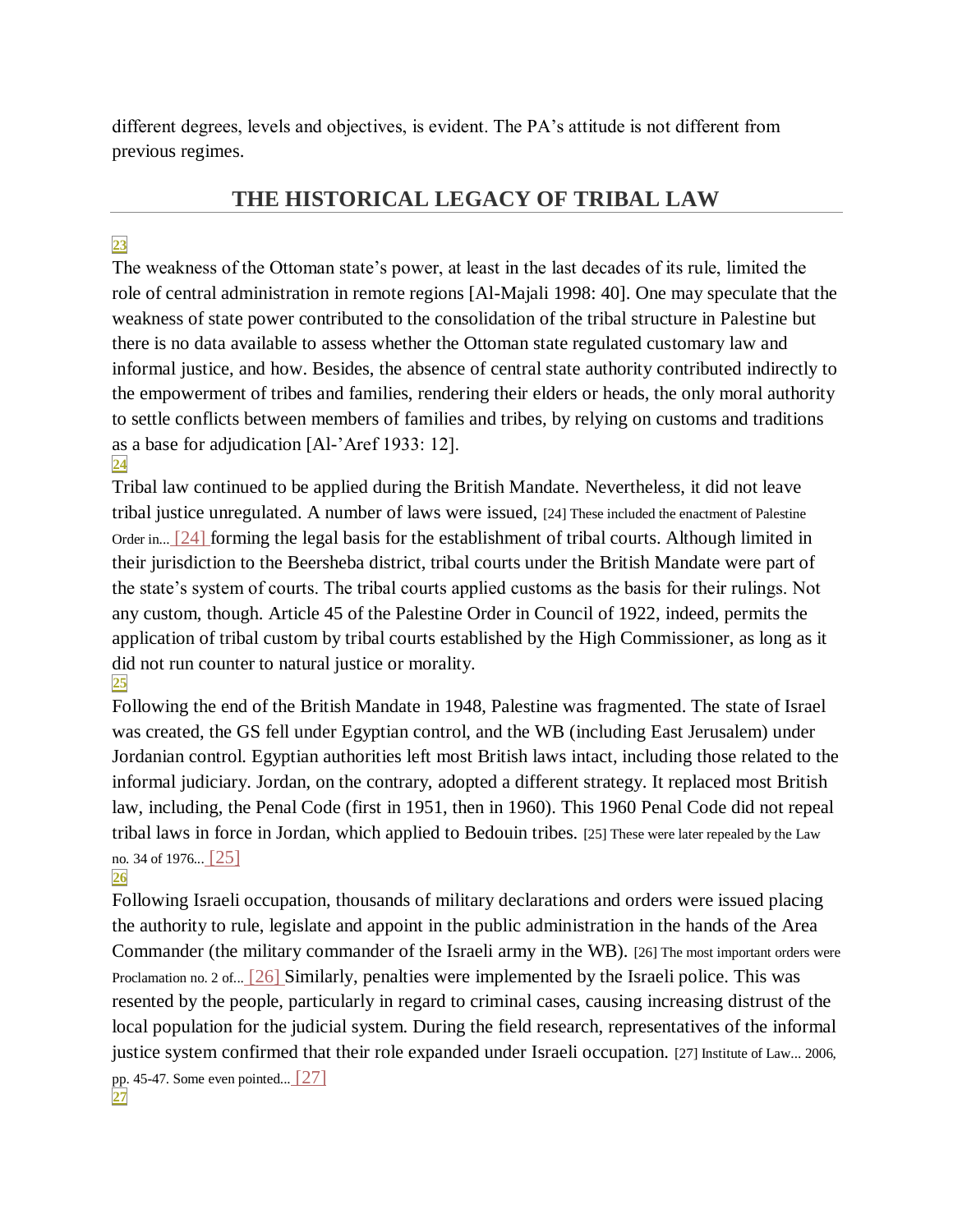The first intifada (1987-1994) is considered as the 'golden age' of informal justice. The Unified National Leadership of the Uprising (UNLU) called on Palestinians to boycott the institutions of the occupying power. In Circular no. 9, the UNLU demanded state employees and police officers to resign. Recourse to these institutions was considered illegitimate by the intifada while recourse to conciliation committees was considered as part of the struggle against occupation. Conciliation committees were strengthened further thanks to the UNLU backing of their rulings, which they implemented through the so-called 'strike forces'. [\[28\] Institute of Law... 2006, p. 46.](http://www.cairn.info/revue-etudes-rurales-2009-2-page-169.htm#no28) [28]

#### **THE ATTITUDE OF THE PALESTINIAN AUTHORITY**

#### **[28](http://www.cairn.info/revue-etudes-rurales-2009-2-page-169.htm#pa28)**

There are serious grounds to believe that the PA had encouraged tribal law, not only by backing the actors of informal justice, but also through the whole system of government. The first legislative elections, held in 1996, were carried out by districts rather than on a national basis, and encouraged voting along tribal and kinship lines; the majority system, as pointed out by Robert Terris and Vera Inoue-Terris [2002: 477], gave better chances to candidates who relied on their personal reputation, family relations, or tribal connections rather than on political programs or party affiliations. [\[29\] The second legislative elections \(2006\) were carried...](http://www.cairn.info/revue-etudes-rurales-2009-2-page-169.htm#no29) [\[29\]](http://www.cairn.info/revue-etudes-rurales-2009-2-page-169.htm#no29)  **[29](http://www.cairn.info/revue-etudes-rurales-2009-2-page-169.htm#pa29)**

Besides, the PA tolerated the existing tribal judges and encouraged their work; it even encouraged and established official conciliation committees, set up a department to keep track of their affairs, [\[30\] On November 9th 1994, the late president Yasser Arafat...](http://www.cairn.info/revue-etudes-rurales-2009-2-page-169.htm#no30) [\[30\] a](http://www.cairn.info/revue-etudes-rurales-2009-2-page-169.htm#no30)nd paid salaries, [\[31\] It is worth](http://www.cairn.info/revue-etudes-rurales-2009-2-page-169.htm#no31)  [noting that there was a consensus among...](http://www.cairn.info/revue-etudes-rurales-2009-2-page-169.htm#no31) [\[31\] w](http://www.cairn.info/revue-etudes-rurales-2009-2-page-169.htm#no31)hile PA officials took part in almost all final *sòulhò*. Several *sòulhò* were under the patronage of the late Yaser Arafat, and the President's Office contributed by financially compensating the parties and by paying the *<sup>c</sup> atwa*. The governor, police and other security forces often facilitated the work of conciliation committees. One can suspect that this was done by PA officials in order to strengthen their power and social control, by enhancing their local standing and influence. Robert Terris and Vera Inoue-Terris [2002: 492] even suggest linking this kind of government with Arab culture. **[30](http://www.cairn.info/revue-etudes-rurales-2009-2-page-169.htm#pa30)**

While not underestimating the role of culture and power relations, I suggest paying more attention to the reality of the PA, its structure, authority and jurisdiction in the interim period. The PA, in fact, has no sovereign jurisdiction in the WBGS. Its security forces and administrative apparatus do not even have access to all the Occupied Palestinian Territory, especially in East Jerusalem. I may even go further and argue that customary law and informal justice served the PA as an informal space through which it extended its authority over Palestinian people and land, given the impossibility of controlling the formal or state system, still largely under Israeli control. [\[32\] In Case 6, for example, President Arafat himself intervened,...](http://www.cairn.info/revue-etudes-rurales-2009-2-page-169.htm#no32) [32]

# **THE IMPACT OF INFORMAL JUSTICE**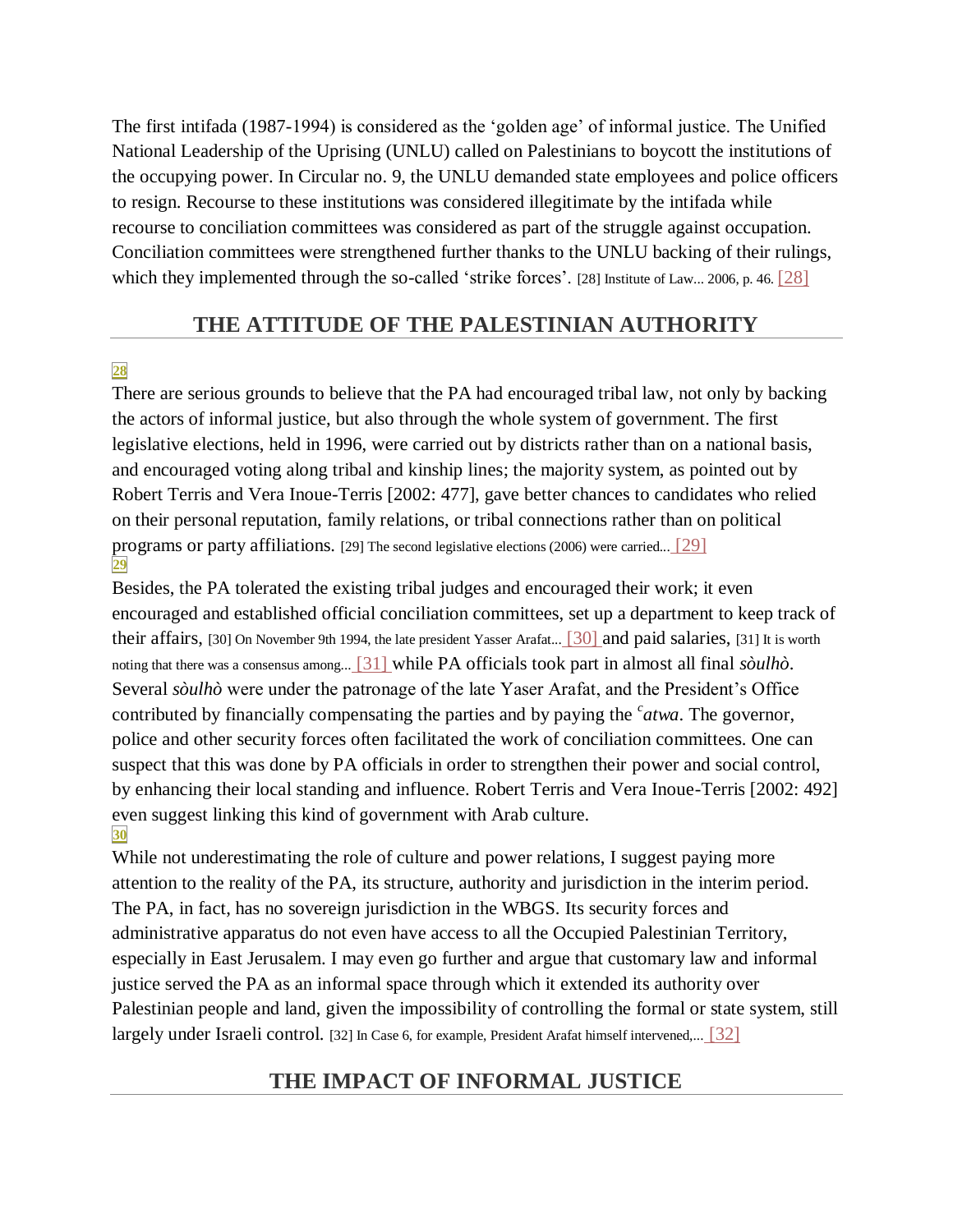# **[31](http://www.cairn.info/revue-etudes-rurales-2009-2-page-169.htm#pa31)**

Based on the analysis of the case studies, we notice that rulings issued or decisions taken through informal justice have a tangible impact on the formal judiciary, although the extent of the impact varied according to area. [\[33\] Institute of Law... 2006, pp. 102-104.](http://www.cairn.info/revue-etudes-rurales-2009-2-page-169.htm#no33) [\[33\] I](http://www.cairn.info/revue-etudes-rurales-2009-2-page-169.htm#no33)nfluencing courts' rulings was possible because of the space left in the legal system for the discretion of judges that makes it possible for informal justice to influence formal justice. In other words, it is not a question of culture or society; rather, it is a comprehensive legal system that is at issue here. **[32](http://www.cairn.info/revue-etudes-rurales-2009-2-page-169.htm#pa32)**

In fact, according to penal laws in force in both the WB and the GS, [\[34\] Law no. 16 of 1960 in force in](http://www.cairn.info/revue-etudes-rurales-2009-2-page-169.htm#no34)  [the WB \(articles 99-...](http://www.cairn.info/revue-etudes-rurales-2009-2-page-169.htm#no34) [\[34\] t](http://www.cairn.info/revue-etudes-rurales-2009-2-page-169.htm#no34)he judge has discretionary authority in mitigating the penalty as stipulated by the law, according to the circumstances of the crime and the social context of which the judge considers it to be a part. If the victim forgives the perpetrator, this is also considered a reason to stop the case in its tracks and to suspend the punishment imposed if a final ruling has not been reached, and if the case was based on a personal claim. [\[35\] Articles 52 and 53 of Law no. 16 of 1960.](http://www.cairn.info/revue-etudes-rurales-2009-2-page-169.htm#no35) [\[35\]](http://www.cairn.info/revue-etudes-rurales-2009-2-page-169.htm#no35)  Besides, under judicial practice, it is common for Palestinian courts to mitigate the sentence to the minimum prescribed penalty following *sòulhò* procedures. [\[36\] In Decision no. 828/73 of February 5th](http://www.cairn.info/revue-etudes-rurales-2009-2-page-169.htm#no36)  [1974, the Court...](http://www.cairn.info/revue-etudes-rurales-2009-2-page-169.htm#no36) [\[36\]](http://www.cairn.info/revue-etudes-rurales-2009-2-page-169.htm#no36) 

#### **[33](http://www.cairn.info/revue-etudes-rurales-2009-2-page-169.htm#pa33)**

The *sòulhò* deed, treated as equivalent to the waiving of personal rights, after its approval by the judge, becomes an official document that is attached to the case file, after the judge confirms that the victim or his guardian have waived their personal right. The Criminal Procedure Law no. 3 of 2001 (articles 130-133) allows the judge to release the accused on bail either before he is sent to court or after he is convicted (providing he has appealed the ruling) according to the discretionary power of the judge.

#### **[34](http://www.cairn.info/revue-etudes-rurales-2009-2-page-169.htm#pa34)**

On the contrary, informal justice is not affected at all by rulings issued by the formal judiciary. In some cases (such as Case 3 and Case 6), it was found that although the accused was not judicially convicted, the informal justice system dealt with the accused as if he had committed the crime. The delays of courts' decisions (compared with the relatively fast decisions of conciliation committees) meant inevitably that informal justice could not be affected by courts' decisions.

# **[35](http://www.cairn.info/revue-etudes-rurales-2009-2-page-169.htm#pa35)**

This is not to argue, however, that the state and state law are not relevant for the work of informal justice; on the contrary. Its impact is of a different nature, though. First, the central state bureaucracy, officials and security forces play a determinant role for representatives of informal justice, as facilitators. The intervention of the governor (as in Case 1) or members of security forces or armed brigades (as in Case 3) was a factor that determined the outcome of the agreement. Second, state law, formal justice processes, and official documents provide elements useful for parties to bargain over their rights and duties in an informal justice setting. [\[37\] In Case 2](http://www.cairn.info/revue-etudes-rurales-2009-2-page-169.htm#no37)  [for example, the police report was used to...](http://www.cairn.info/revue-etudes-rurales-2009-2-page-169.htm#no37)  $[37]$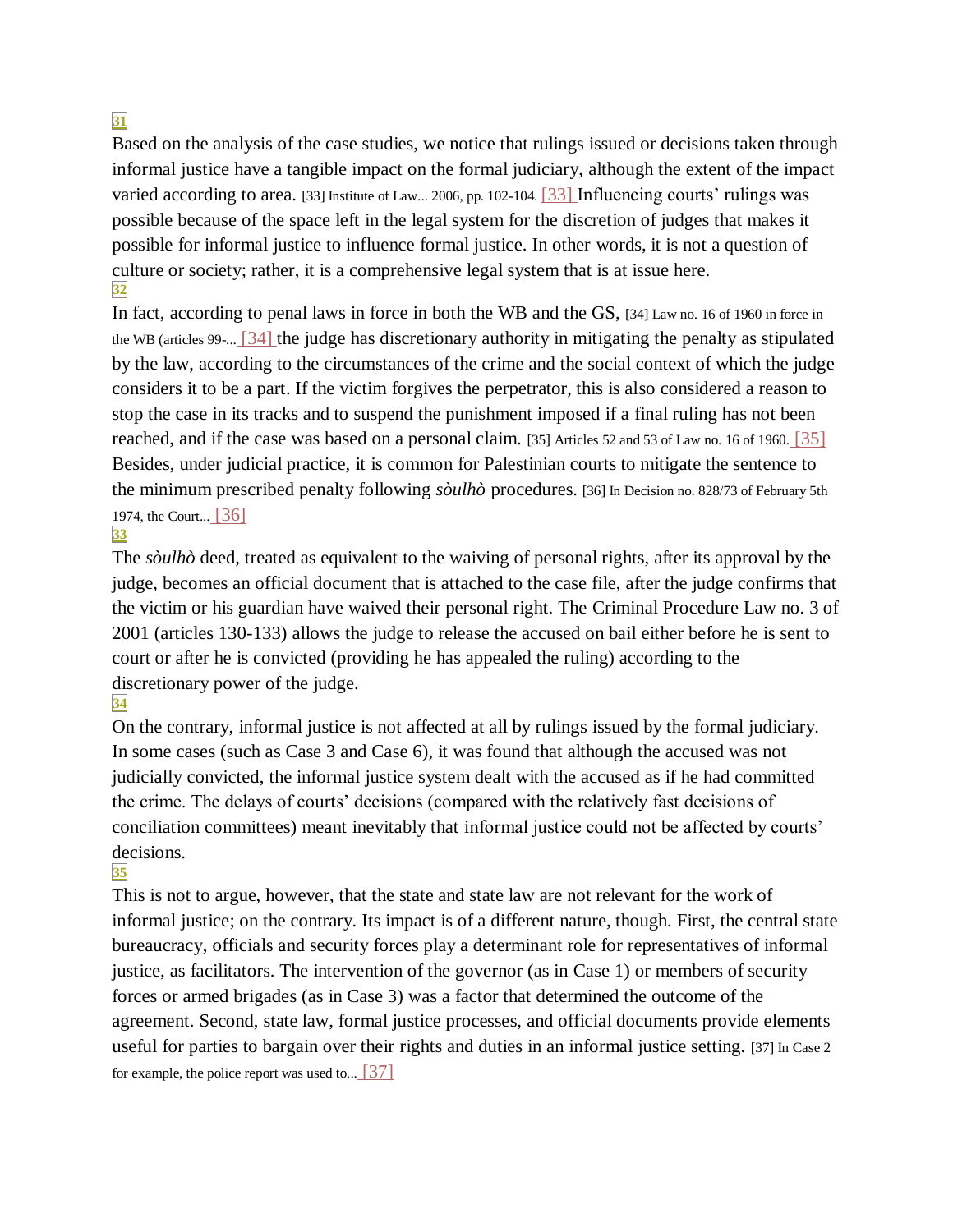**[36](http://www.cairn.info/revue-etudes-rurales-2009-2-page-169.htm#pa36)**

Some might see the possibility of a consensus on the positive impact of informal justice as a tool for realizing social peace. [\[38\] 'Consensus' may not be the right word](http://www.cairn.info/revue-etudes-rurales-2009-2-page-169.htm#no38) but it is the... [\[38\] T](http://www.cairn.info/revue-etudes-rurales-2009-2-page-169.htm#no38)here seems to be no such agreement, though, over justice. For the concerned parties in the dispute, as much as for formal justice actors and civil society personalities, [\[39\] 'Consensus' may not be the right word but it is the...](http://www.cairn.info/revue-etudes-rurales-2009-2-page-169.htm#no39) [39] the results of tribal justice were viewed to be unjust. [\[40\] A relatively high minority of PA executive](http://www.cairn.info/revue-etudes-rurales-2009-2-page-169.htm#no40)  [authority...](http://www.cairn.info/revue-etudes-rurales-2009-2-page-169.htm#no40) [\[40\] M](http://www.cairn.info/revue-etudes-rurales-2009-2-page-169.htm#no40)y suggestion is to assess and evaluate informal justice in Palestine, not from the perspective of individuals' rights, but rather in the context of this balance between social peace and justice, the two most invoked values in the informal justice process. [\[41\] Individuals' rights, it seems](http://www.cairn.info/revue-etudes-rurales-2009-2-page-169.htm#no41)  [to me, form a totally...](http://www.cairn.info/revue-etudes-rurales-2009-2-page-169.htm#no41)  $[41]$ 

# **THE NEED FOR SOCIAL PEACE**

#### **[37](http://www.cairn.info/revue-etudes-rurales-2009-2-page-169.htm#pa37)**

The field research reveals that the majority of the interviewed persons believed that informal justice has a positive impact and is, indeed, needed in the Palestinian context. [\[42\] Actually, 54% of the](http://www.cairn.info/revue-etudes-rurales-2009-2-page-169.htm#no42)  [37 interviewed parties in the...](http://www.cairn.info/revue-etudes-rurales-2009-2-page-169.htm#no42) [\[42\] T](http://www.cairn.info/revue-etudes-rurales-2009-2-page-169.htm#no42)he case studies showed indeed that informal justice helped stop retaliations. [\[43\] As in Cases 1, 3, 5, 8, and 9 but not in Case 7 for...](http://www.cairn.info/revue-etudes-rurales-2009-2-page-169.htm#no43)  $\left[43\right]$  This is not always the case, though. Tribal conciliation often failed to stop the violence, for good. The launching of a conciliation process or even the agreement over final tribal conciliation did not (always) prevent parties to the conflict from retaliating and taking revenge in the future. [\[44\] It should be noted that acts of violence,](http://www.cairn.info/revue-etudes-rurales-2009-2-page-169.htm#no44)  [vandalism,...](http://www.cairn.info/revue-etudes-rurales-2009-2-page-169.htm#no44) [\[44\] I](http://www.cairn.info/revue-etudes-rurales-2009-2-page-169.htm#no44)n Case 5, for example, the family of the victim, despite the launch of the conciliation process, set fire to houses and many cars belonging to members of the family of the person who, by error, caused the death of the victim. After many years, and despite the end of conciliation process, the victim's son, surprised to see the killer of his father in the center of the city – where he was not supposed to be – killed him, and a second conciliation process started. In Case 7, the conciliation commission decided to banish the husband (who killed his wife, in collaboration with his mother) along with the whole family. When the brother of the aggressor showed up in the village, brothers of the victim cut off his hand and caused further complication in the conciliation process. In the same case, the family of the victim took revenge by killing their former brother-in-law despite the final conciliation reached eleven years earlier.

# **ACHIEVING JUSTICE**

# **[38](http://www.cairn.info/revue-etudes-rurales-2009-2-page-169.htm#pa38)**

The second form of intervention of informal justice, nevertheless, goes beyond the role described above (complementary to the formal justice system). Tribal judges and conciliation committees in most cases issued rulings and decisions, dealt with facts, distributed rights and imposed obligations. Although mostly taking the form of monetary fines, sanctions may go beyond that.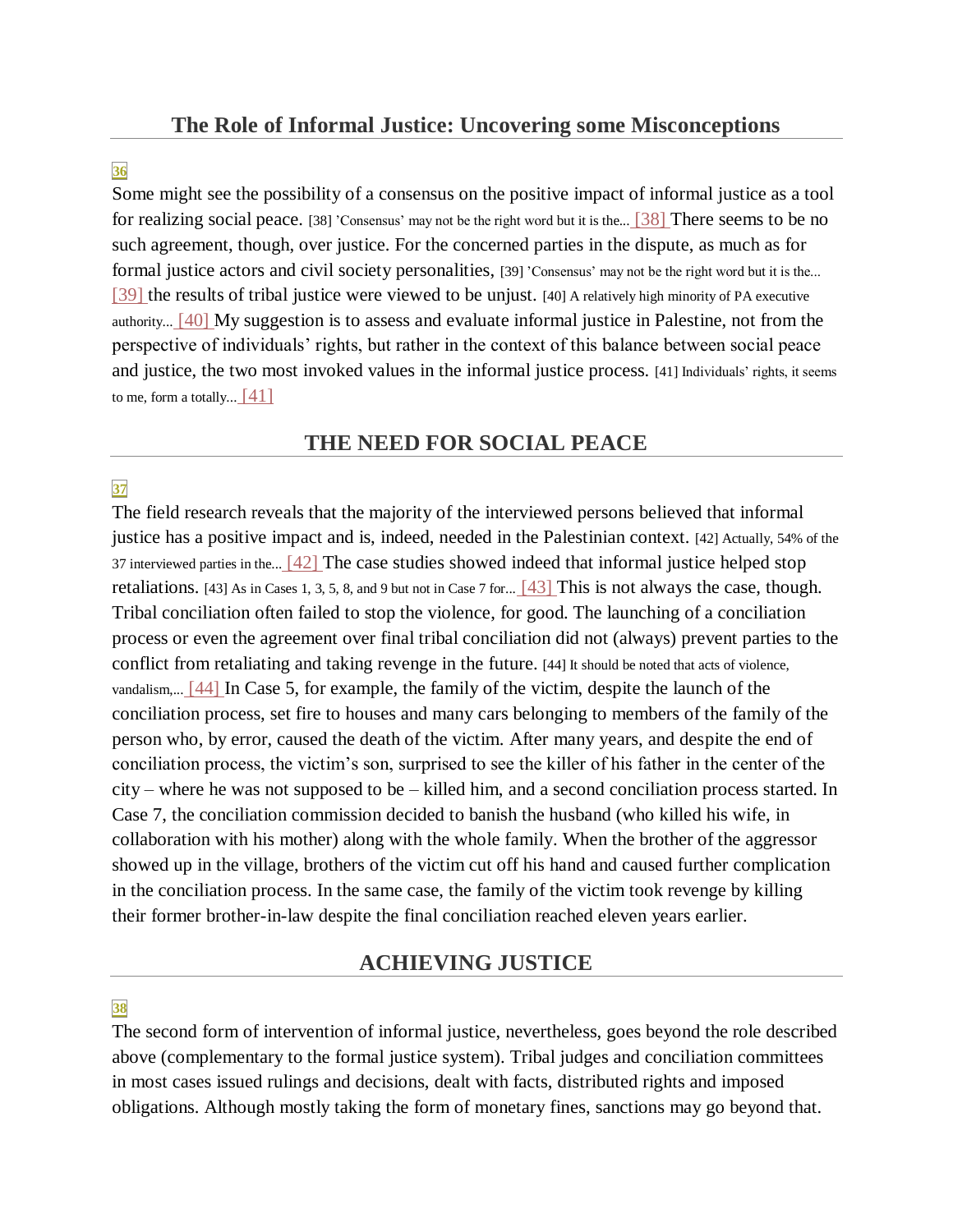[\[45\] Such as the exile of the perpetrator, his](http://www.cairn.info/revue-etudes-rurales-2009-2-page-169.htm#no45) family and... [\[45\] O](http://www.cairn.info/revue-etudes-rurales-2009-2-page-169.htm#no45)n the victims' side, the price is to waive personal rights in front of state courts and authorities, and for the family, not to retaliate. In most cases, most parties confirmed that conciliation did not achieve justice. [\[46\] In Case 1 for example, both](http://www.cairn.info/revue-etudes-rurales-2009-2-page-169.htm#no46)  [parties to the dispute...](http://www.cairn.info/revue-etudes-rurales-2009-2-page-169.htm#no46)  $[46]$ 

#### **[39](http://www.cairn.info/revue-etudes-rurales-2009-2-page-169.htm#pa39)**

Given the clear injustice (or at least, the perceived injustice) of informal justice, why then do parties to disputes continue to have recourse to its proceedings? And, most importantly, why do concerned parties continue to abide by their rulings? I believe it is not possible to give exhaustive answers based on the available data. It is possible, nevertheless, to exclude two potential explanations: from the analysis of the case studies it is possible to conclude that, first, the recourse to informal justice and the acceptance of tribal solutions is not always genuine and free of pressure, and second, that the parties do not always comply with its rulings. **[40](http://www.cairn.info/revue-etudes-rurales-2009-2-page-169.htm#pa40)**

In Case 1, for example, the intervention of a powerful PA official in his capacity of conciliation man, and his relationship with the governor, was a determinant factor for both families to accept the solution. [\[47\] The conciliation man indeed obtained from the governor...](http://www.cairn.info/revue-etudes-rurales-2009-2-page-169.htm#no47) [\[47\] I](http://www.cairn.info/revue-etudes-rurales-2009-2-page-169.htm#no47)n Case 2, the family of the second victim of the accident felt the social pressure to accept tribal conciliation because the family of the first victim reached an agreement. In Case 3, the family of the driver accepted to pay part of the costs of the treatment in private hospitals only after the kidnapping of the perpetrator's brother by the family of the victim and the intervention of a local leader of 'Martyrs of Al-Aqsa' brigades.

#### **[41](http://www.cairn.info/revue-etudes-rurales-2009-2-page-169.htm#pa41)**

On the other hand, the case studies showed different degrees of compliance of individuals with informal justice rulings. However, the binding effect of the decision, in my view, does not derive from the decision of the conciliation committee but from the endorsement and acceptance of the *jaha* representing the party in the dispute. The family, not the members of the conciliation committee itself, is what counts for the party to the dispute. No individual needs to risk the exclusion of his own family if the decisions are not respected. Inclusion means protection, exclusion means fragility and no one wants to be left out. In the absence of coercive powers similar to the state, families ensure the compliance of their members through the inclusion/exclusion mechanisms. [\[48\] The kind of description I make here of families and...](http://www.cairn.info/revue-etudes-rurales-2009-2-page-169.htm#no48) [\[48\]](http://www.cairn.info/revue-etudes-rurales-2009-2-page-169.htm#no48) 

# **THE NEUTRALITY OF INFORMAL JUSTICE**

#### **[42](http://www.cairn.info/revue-etudes-rurales-2009-2-page-169.htm#pa42)**

An examination of the results of case studies in the WBGS shows that the social status of the parties to the dispute influences the outcome. The size of the *hòamūla,* its economic position, and the nature of its relationship with political factions and PA institutions all constituted important elements in influencing the formula and content of decisions in informal justice. In other words, tribal solutions are often formulated in accordance with the balance of power. [\[49\] Institute of Law...](http://www.cairn.info/revue-etudes-rurales-2009-2-page-169.htm#no49)  [2006, pp. 171-174.](http://www.cairn.info/revue-etudes-rurales-2009-2-page-169.htm#no49) [\[49\]](http://www.cairn.info/revue-etudes-rurales-2009-2-page-169.htm#no49)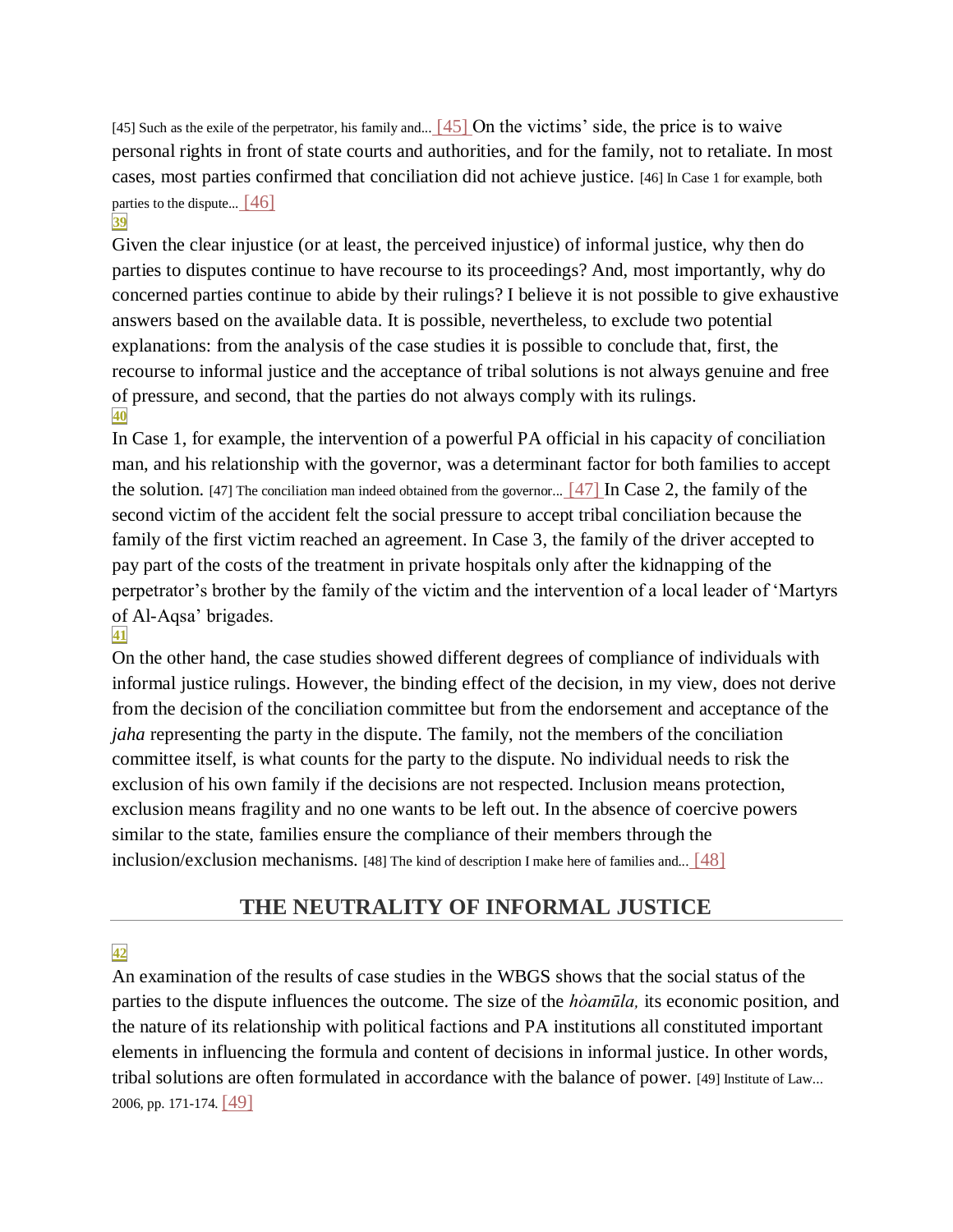**[43](http://www.cairn.info/revue-etudes-rurales-2009-2-page-169.htm#pa43)**

This is not to suggest, however, that customary law is not predictable. Tribal conciliation, indeed, shows a relatively high degree of internal conformity [Fares and Khalidi 2006]. However, case studies suggest very clearly that there is always a margin for bargaining. The outcome of the process depends on the capability of each party to make his position prevail, to limit the damage, and to increase the gains (moral and/or financial).

#### **Conclusion**

#### **[44](http://www.cairn.info/revue-etudes-rurales-2009-2-page-169.htm#pa44)**

Legal pluralism is a matter of fact in the WBGS. This is the case for both state and non-state law. Admitting that the state is not the only producer of norms, does not lead to legal immobility. The state is not, and cannot be, indifferent to non-state law. The examination of the case studies, in fact, shows a blatant contradiction between on the one hand non-state law, and on the other hand state law and the basic principles on which modern states are constructed. The principles of the individual nature of punishment and the banning of collective punishment are undermined by the practice in informal justice of imposing collective exile from the place of residence. The principle of the presumption of innocence, which is the basis of modern criminal law, is also undermined by the weight of accusations in informal justice, where the issue of responsibility is left to be determined not by evidence but by the capacity of each party to convince the other of its position.

#### **[45](http://www.cairn.info/revue-etudes-rurales-2009-2-page-169.htm#pa45)**

The principle of equality before the law is also undermined, since parties are indeed not equal as far as informal justice is concerned. The issue here is not only justice but also fairness. This applies for both victims and perpetrators. A negligent driver that causes the death of an innocent victim may end up being released without any punishment. At the same time, an innocent person, presumed perpetrator of a certain action, may suffer penalties, even if deemed not guilty by state courts. As stated above, economic and social status, political affiliation and sex matter for the determination of the outcome.

#### **[46](http://www.cairn.info/revue-etudes-rurales-2009-2-page-169.htm#pa46)**

Those and other realities could not maintain their legitimacy and survive if the given objective were the construction of a democratic state. The development of a Palestinian civic consciousness based on human rights and individual freedom makes it impossible for certain non-state norms, applied by informal justice, to retain their legitimacy. This is not only true of non-state produced norms, but also of the state, which therefore needs to be revised and reformed continuously in order to accommodate the tenets of democratic governance that incorporate basic human rights and freedom; gender inequality can be cited as an example. [50] Sex matters in informal [justice in two ways. First,...](http://www.cairn.info/revue-etudes-rurales-2009-2-page-169.htm#no50) [50]

#### **[47](http://www.cairn.info/revue-etudes-rurales-2009-2-page-169.htm#pa47)**

Accepting legal pluralism and advocating for its use as a tool for the understanding of normative orders in contemporary Palestine means simply that measures of reform, including legal reform,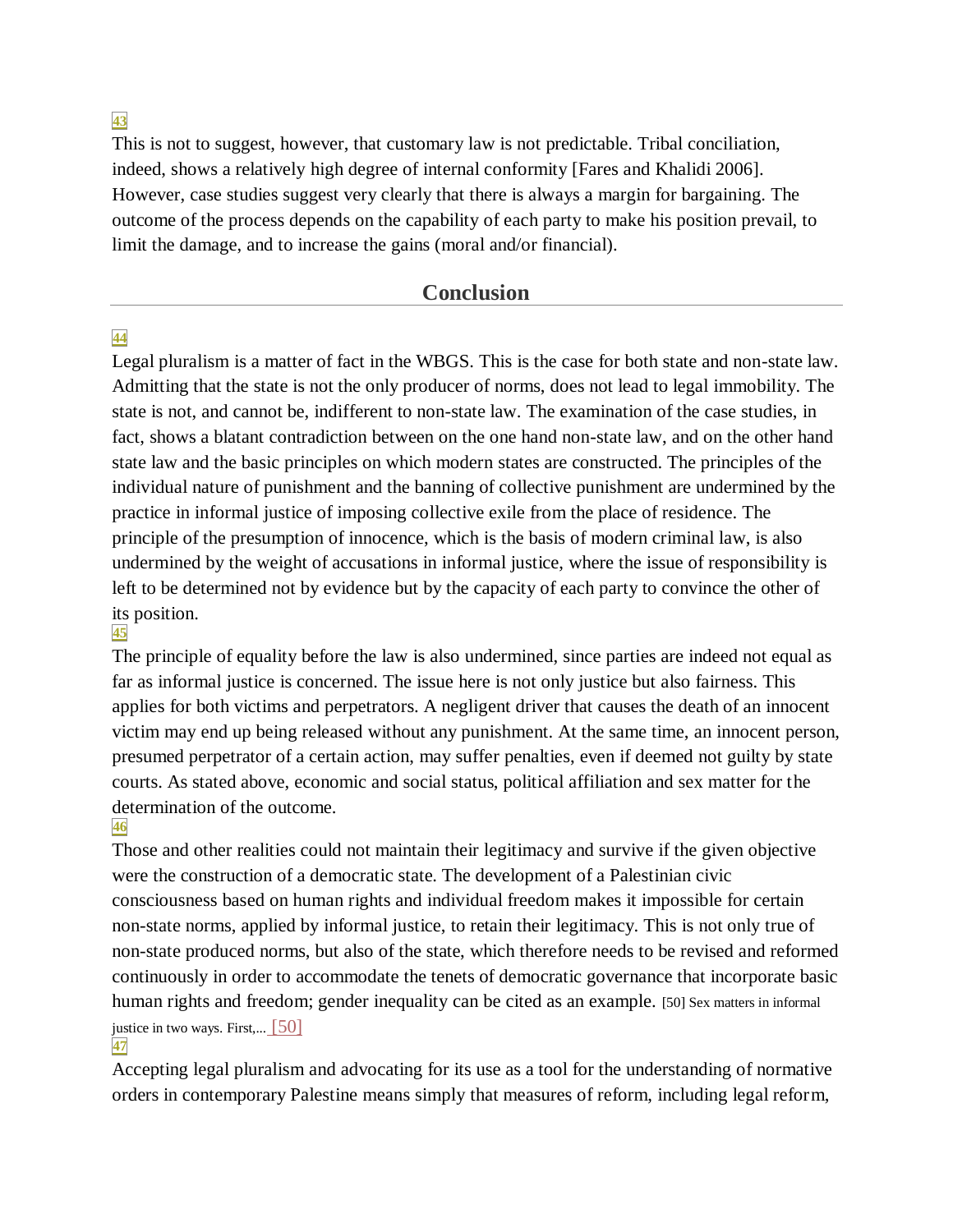are likely to achieve their aims only by careful calculation that takes into consideration the content and functions of existing non-state laws [Woodman 1989: 9]. Ignoring the legal mosaic or legal map would give only an obscure idea of the legal reality in the WBGS. Legal reform aiming at building democratic institutions and at enhancing the rule of law in the WBGS that does not consider non-state law would hence be insufficient and would necessarily fail.

#### **Bibliography**

- **Al-'Aref, 'Aref** 1933, *Jurisprudence amongst the Bedouin*. Jerusalem, Maktba'at Beit Al Maqdes.
- **Al-Majali, Nizam** 1998, *Explanation of the Penal Code. General Section.* Amman, Maktabet Dar al-thaqafeh li'-nashr wa'l-tawzi`.
- **Fares, Samer and Dima Khalidi** 2006, 'Formal and Informal Justice in Palestine: Between Justice and Social Order', in H.J. Albrecht ed., *Conflicts and Conflict Resolution in Middle Eastern Societies: Between Tradition and Modernity*. Berlin/Freiburg, Duncker & Humblot: 507-524.
- **Gilissen, John ed.** 1971, *Le pluralisme juridique*. Brussels, University of Brussels.
- **Griffiths, John**  1986, 'What Is Legal Pluralism?', *Journal of Legal Pluralism* 24: 1-55.
- **Hooker, Barry M. ed.**  1975, *Legal Pluralism: An Introduction to Colonial and Neocolonial Laws*. Oxford, Clarendon Press.
- **Khalil, Asem** 2003, 'Which Constitution for the Palestinian Legal System?'. Roma, Pontificia Università Lateranense. Thesis available at http://www.profpito. com/Th\_se\_Lateran\_Compl\_te.pdf. — 2006, *The Enactment of Constituent Power in the Arab World: The Palestinian Case*. Fribourg, Helbing & Lichtenhahn ('Publications de l'Institut du Fédéralisme' 47).
- **Merry, Sally Engle** 1988, 'Legal Pluralism', *Law & Society Review* 22 (5): 869-896. — 2004, 'Colonial and Postcolonial Law', in A. Sarat ed., *The Blackwell Companion to Law and Society.* Malden, Blackwell Publishing: 569-588.
- **Moore, Sally Falk** 1973, 'Law and Social Change: The Semi-Autonomous Social Field as an Appropriate Subject of Study', *Law & Society Review* 7: 719-746. — 1986, *Social Facts and Fabrications: Customary Law on Kilimanjaro, 1880-1980.* Cambridge, Cambridge University Press.
- **Pospisil, Léopold** 1971, *The Anthropology of Law: A Comparative Theory of Law*. New York, Harper and Row.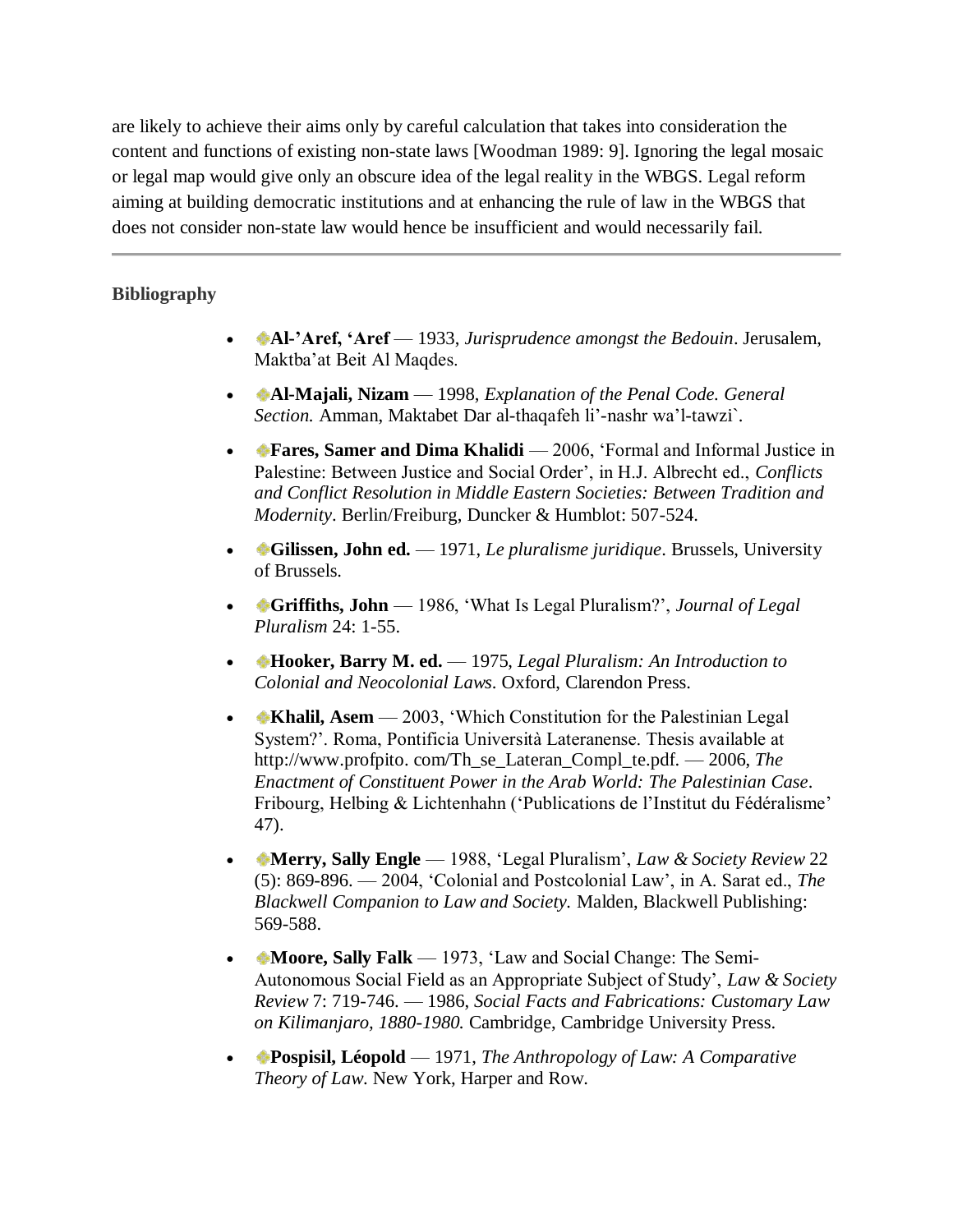- **Roberts, Simon** 1998, 'Against Legal Pluralism', *Journal of Legal*  $\blacksquare$ *Pluralism* 42: 95-106.
- **Shehadeh, Raja** 1982, 'The Land Law of Palestine: An Analysis of the Definition of State Lands', *Journal of Palestine Studies* 11 (2): 82-99. — 1998, 'Occupier's Law and the Uprising', *Journal of Palestine Studies* 17 (3): 24-37.
- **Tamanaha, Brian Z.** 1993, 'The Folly of the Social Scientific Concept of Legal Pluralism', *Journal of Law and Society* 20 (2): 192-217.
- **Terris, Robert and Vera Inoue-Terris** 2002, 'Conflict Resolution and Customary Law in a Neopatrimonial Society', *Berkeley Journal of International Law* 20: 462-495.
- **Vanderlinden, Jacques** 1971, 'Essai de synthèse', in J. Gilissen ed., *Le pluralisme juridique*. Brussels, University of Brussels: 19-56.
- **Welchman, Lynn** 1988, 'The Development of Islamic Family Law in the Legal System of Jordan', *The International and Comparative Law Quarterly* 37 (4): 868-886. — 2003, 'In the Interim: Civil Society, the *shar'ī* Judiciary and Palestinian Personal Status Law in the Transitional Period', *Islamic Law and Society* 10 (1): 34-69.
- **Woodman, Gordon R.** 1989, 'Constitutions in a World of Powerful Semi-Autonomous Social Fields', *Third World Legal Studies*: 1-20. — 1998, 'Ideological Combat and Social Observation. Recent Debates about Legal Pluralism', *Journal of Legal Pluralism* 4: 21-59.

#### **Notes**

# $[1]$

The author wishes to thank all those who commented on initial drafts of this paper, especially Jamil Hilal, Lisa Taraki, Bernard Botiveau and Moussa Abu Ramadan. All remaining errors are mine alone.

#### [\[2\]](http://www.cairn.info/revue-etudes-rurales-2009-2-page-169.htm#re2no2)

For more details about case studies, see Institute of Law, Birzeit University, 'Al-Kada' Gayrel Nethamee: Seyadat al-Kanun wa-Hal al-Niza'at Fee Falasteen' (Informal Justice: Rule of Law and Dispute Resolution in Palestine. National Report on Field Research Results), 2006, pp. 192- 209.

[\[3\]](http://www.cairn.info/revue-etudes-rurales-2009-2-page-169.htm#re3no3) 

The title of the paper uses the term 'Palestine', as it is concerned with historical experiences and traditions that were applied in historical Palestine, part of the Ottoman Empire and under the British Mandate, before the 1948 partition. However, to distinguish historical Palestine from the one that forms the territorial space in which the practice of tribal procedures are studied and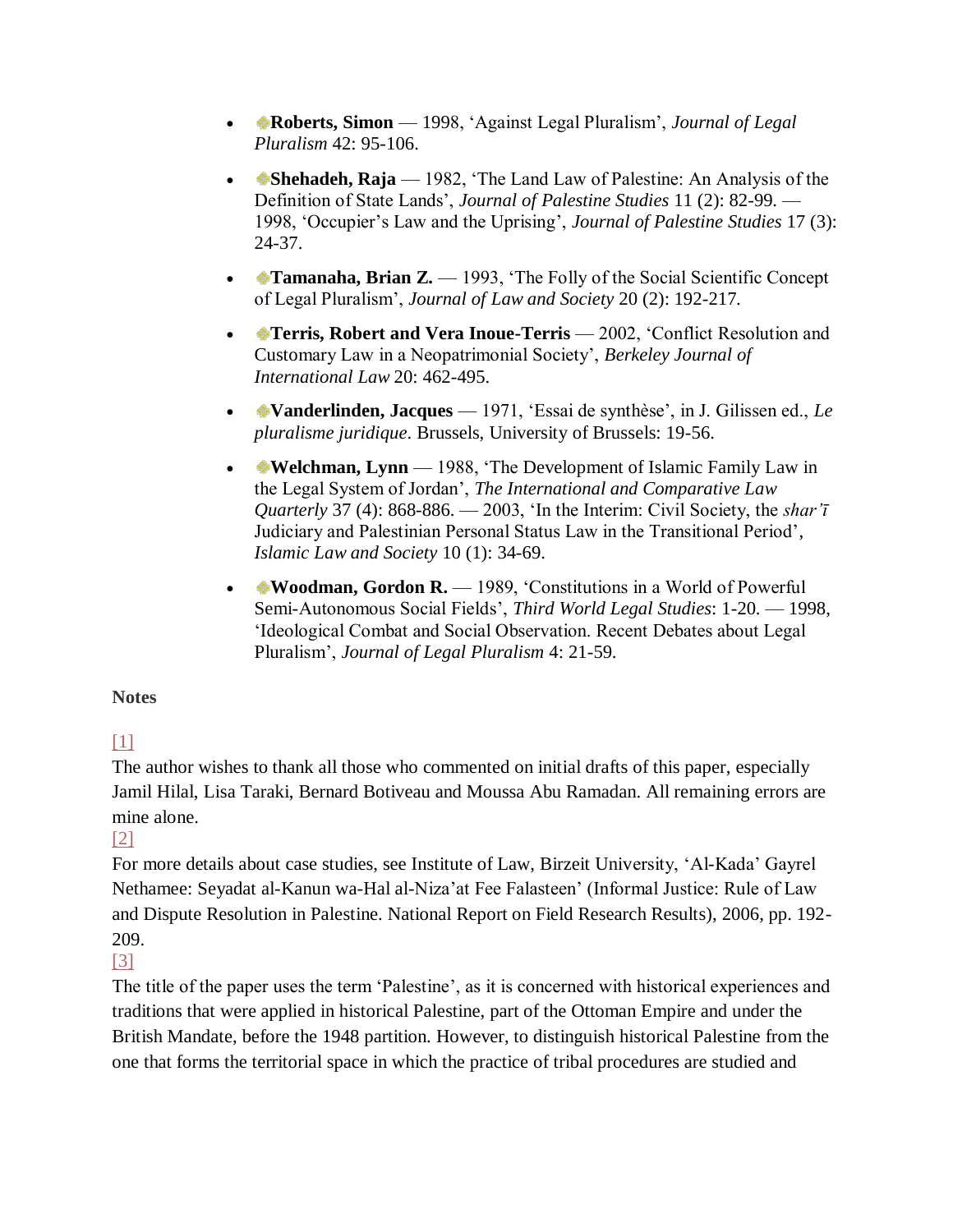analyzed in this paper, the author will use the term 'WBGS' which refers largely to what is also called 'Occupied Palestinian Territory' or the 'State (to be) of Palestine'. [\[4\]](http://www.cairn.info/revue-etudes-rurales-2009-2-page-169.htm#re4no4) 

Unless specified differently, I will use both words ('tribal' and 'customary') to refer to the same thing, i.e. the set of rules applied by tribal judges and conciliation committees.

[\[5\]](http://www.cairn.info/revue-etudes-rurales-2009-2-page-169.htm#re5no5) 

For more about the difference between tribal judges and members of conciliation committees, see Institute of Law... 2006, pp. 76-80.

[\[6\]](http://www.cairn.info/revue-etudes-rurales-2009-2-page-169.htm#re6no6) 

For more about the role of PA executive authority and security apparatus on the work of conciliation committees, see Institute of Law... 2006, pp. 107-120.

[\[7\]](http://www.cairn.info/revue-etudes-rurales-2009-2-page-169.htm#re7no7) 

Institute of Law... 2006, pp. 123-126.

[\[8\]](http://www.cairn.info/revue-etudes-rurales-2009-2-page-169.htm#re8no8) 

In this paper, actors or representatives of informal justice refer to both tribal judges and members of conciliation committees, while actors or representatives of informal justice refer mostly to lawyers and judges. Both actors from the formal and informal justice systems formed part of the persons interviewed during field research.

[\[9\]](http://www.cairn.info/revue-etudes-rurales-2009-2-page-169.htm#re9no9) 

The 'state' here refers to the political organization in control of Palestine or of parts of it. Here, it is used in the wider sense of the word rather than exclusively in its strict legal sense; it can thus equally refer to the rule of foreign states, from the Ottoman period until today. It also covers the PA, although the latter is legally not (yet) a state.

[\[10\]](http://www.cairn.info/revue-etudes-rurales-2009-2-page-169.htm#re10no10) 

The field research and interviews were conducted by a team of researchers in the Law and Society Department at Birzeit University. Two versions (Arabic and English) are available at http://lawcenter.birzeit.edu.

[\[11\]](http://www.cairn.info/revue-etudes-rurales-2009-2-page-169.htm#re11no11) 

One can see the report published by the Institute of Law... 2006.

[\[12\]](http://www.cairn.info/revue-etudes-rurales-2009-2-page-169.htm#re12no12) 

For more about legal pluralism, see L. Pospisil [1971], J. Griffiths [1986], and S.F. Moore [1986]. For a survey of earlier theorists who made important contribution to the emergence of legal pluralism, see J. Griffiths [1986] and G.R. Woodman [1998]. The later discussed the contributions of three jurists (neither anthropologists nor sociologists): J. Gilissen ed. [1971], and J. Vanderlinden [1971], who contributed to the volume edited by J. Gilissen [1971] and B.M.

Hooker [1975]. [\[13\]](http://www.cairn.info/revue-etudes-rurales-2009-2-page-169.htm#re13no13) 

Family Rights Law no. 92 of 1951, replaced by Personal Status Law no. 61 of 1976, applicable nowadays in the WB, and Family Rights Law (order 303 of 1954), applicable in GS. [\[14\]](http://www.cairn.info/revue-etudes-rurales-2009-2-page-169.htm#re14no14)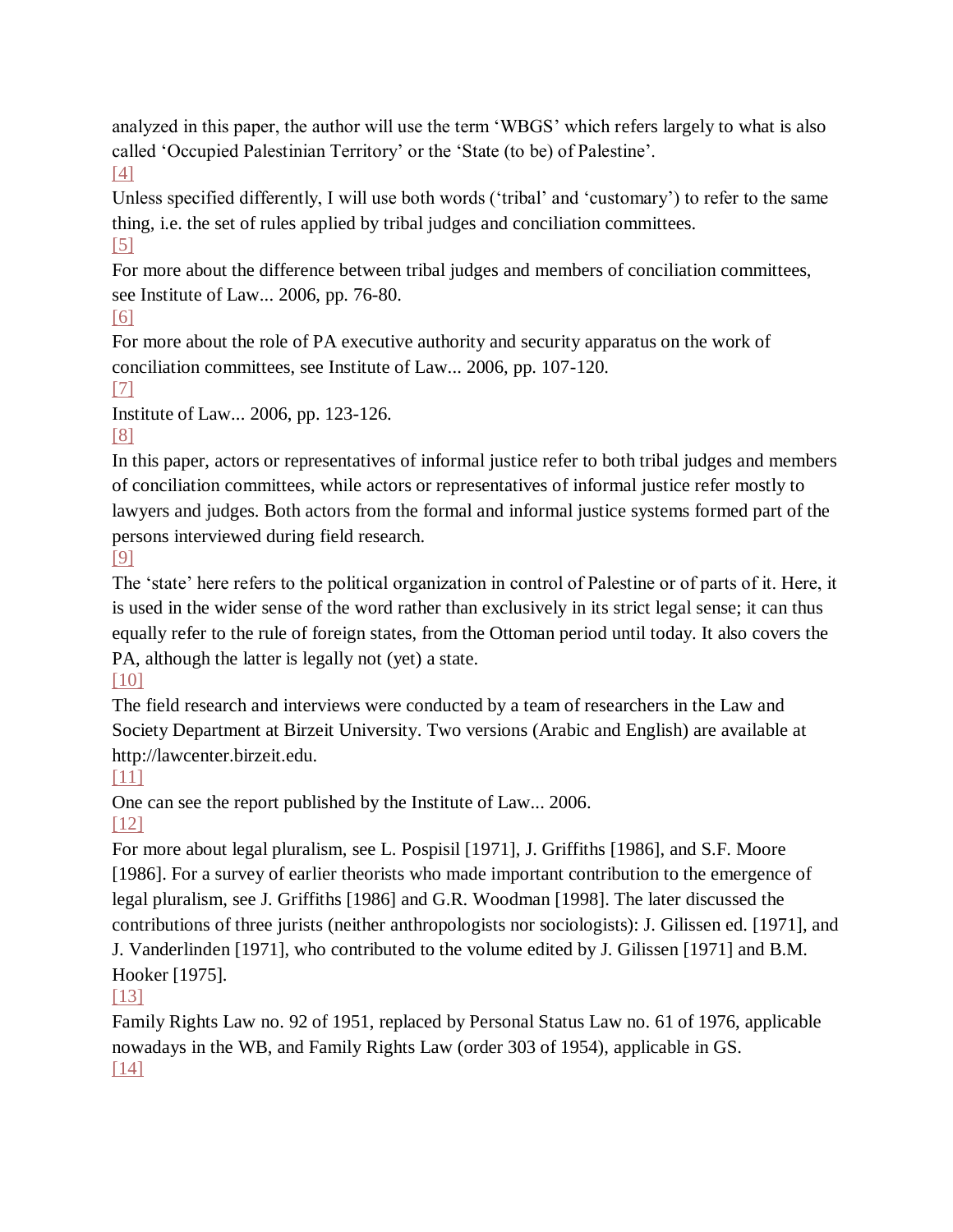Some of the personal status laws and regulations of those communities are collected by the Institute of Law and are available at http://muqtafi2.birzeit.edu/.

#### $[15]$

See Decree no. 1 from Tunisia in 1994.

#### [\[16\]](http://www.cairn.info/revue-etudes-rurales-2009-2-page-169.htm#re16no16)

The PA Basic Law of 2003 provided for the establishment of a High Constitutional Court but left the issue to be determined by a law (article 103). Law no. 3 which establishes that Court was adopted in 2006. The law decided on a centralized 'judicial' body, independent from the judiciary, with the duty to control, inter alia, the constitutionality of laws and bylaws. However, judges are not yet nominated and the Court is not yet functioning. [\[17\]](http://www.cairn.info/revue-etudes-rurales-2009-2-page-169.htm#re17no17) 

See article 6 of (PA) Judicial Authority Law no. 1 of 2002.

#### [\[18\]](http://www.cairn.info/revue-etudes-rurales-2009-2-page-169.htm#re18no18)

*c Atwa* is the public admission of guilt by the perpetrator of the aggression, and of that party's readiness to pay all costs arising; <sup>*c*</sup> atwa can also be renewed. Through *<sup>c</sup>* atwa the freedom of the victim to retaliate through a similar assault is restricted. *<sup>c</sup> Atwa* is considered a prelude to *sòulhò* and the amounts paid in <sup>*c*</sup> atwas are considered part of the final *diya*. In murder cases it might be renewed. When this happens, the payment is equal to half the amount paid in the first <sup>c</sup>atwa. The third *catwa* does not occasion any further payment. For more about the process of conciliation, see Institute of Law... 2006 and S. Fares and D. Khalidi [2006].

[\[19\]](http://www.cairn.info/revue-etudes-rurales-2009-2-page-169.htm#re19no19) 

Institute of Law... 2006, p. 146.

[\[20\]](http://www.cairn.info/revue-etudes-rurales-2009-2-page-169.htm#re20no20) 

Institute of Law... 2006, p. 166.

[\[21\]](http://www.cairn.info/revue-etudes-rurales-2009-2-page-169.htm#re21no21) 

It could be argued that there are exceptions in the south of the WB and in GS, i.e. near the areas where the Bedouin of Beersheba and the Sinai live respectively.

[\[22\]](http://www.cairn.info/revue-etudes-rurales-2009-2-page-169.htm#re22no22) 

Institute of Law... 2006, pp. 166-171.

[\[23\]](http://www.cairn.info/revue-etudes-rurales-2009-2-page-169.htm#re23no23) 

Even the words that one uses to distinguish the two sets of laws ('state law' and 'non-state law') are not neutral. They reflect the centrality of the state in all debates related to legal phenomena in general and to legal pluralism in particular.

# [\[24\]](http://www.cairn.info/revue-etudes-rurales-2009-2-page-169.htm#re24no24)

These included the enactment of Palestine Order in Council of 1922, and the Law of Procedure for Tribal Courts 1937, as well as various other laws that dealt with informal justice such as the Law on the Prohibition of Crimes between <sup>*c*</sup> ash*īra* and *hòamūla* no. 47 of 1935, and the Law of Civil Contraventions no. 36 of 1944 which dealt with the jurisdiction of tribal courts in rulings on blood money *(diya)*.

[\[25\]](http://www.cairn.info/revue-etudes-rurales-2009-2-page-169.htm#re25no25)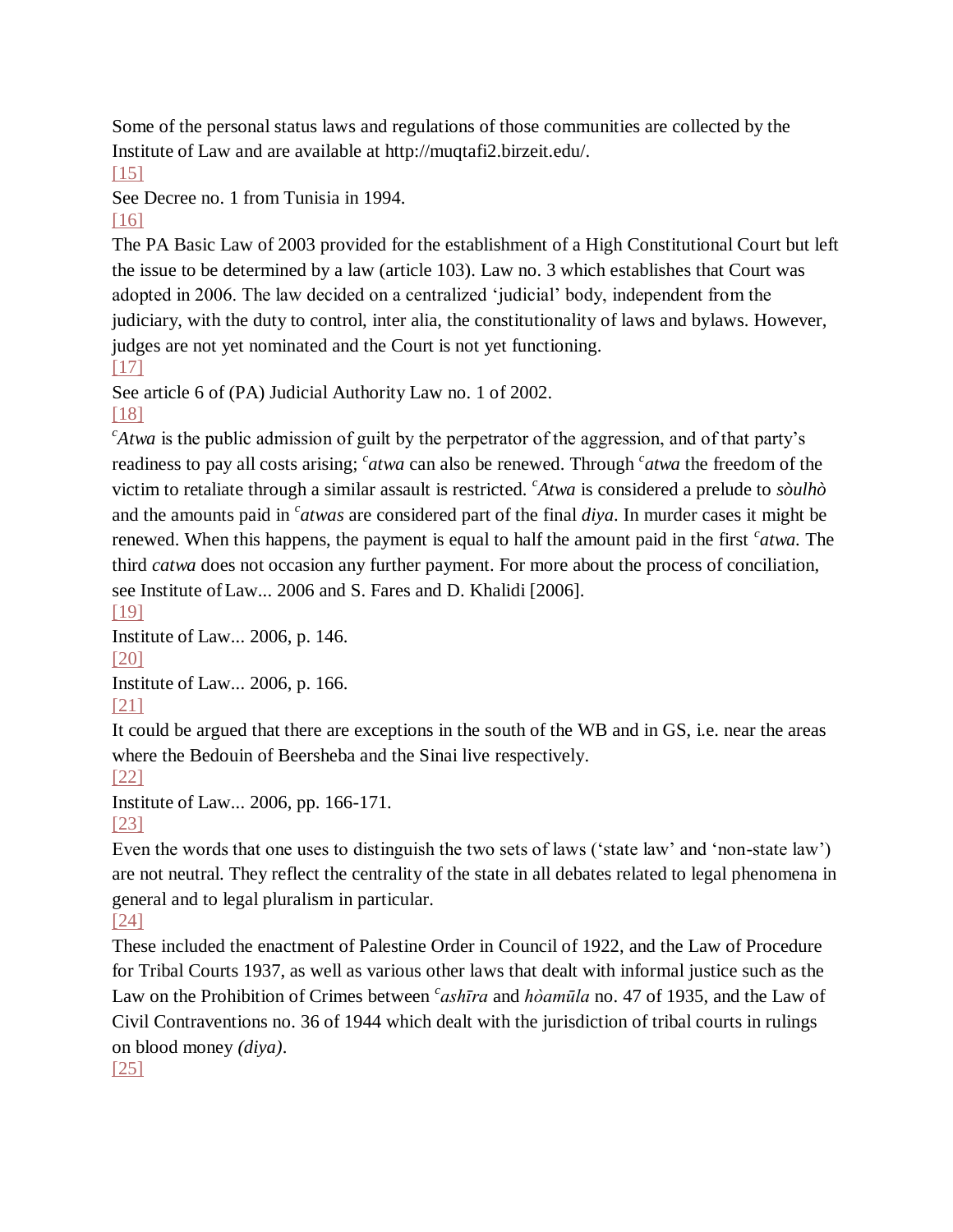These were later repealed by the Law no. 34 of 1976 (not enforced in the WB, under Israeli occupation since 1967).

[\[26\]](http://www.cairn.info/revue-etudes-rurales-2009-2-page-169.htm#re26no26) 

The most important orders were Proclamation no. 2 of 1967 regulating the authority and the judiciary, and Military Order no. 412 of 1970 concerning local courts in the WB. [\[27\]](http://www.cairn.info/revue-etudes-rurales-2009-2-page-169.htm#re27no27) 

Institute of Law... 2006, pp. 45-47. Some even pointed out that in the early 1980s the occupation authority formed *islah* committees which consisted of *islah* men willing to collaborate with them, providing them with the necessary documents to facilitate their movement. During the same period, the authorities also set up Village Leagues, hoping that they would play a social and political role. Other interviewees mentioned that in the early 1980s, the PLO formed an *islah* committee in the central WB.

[\[28\]](http://www.cairn.info/revue-etudes-rurales-2009-2-page-169.htm#re28no28) 

Institute of Law... 2006, p. 46. [\[29\]](http://www.cairn.info/revue-etudes-rurales-2009-2-page-169.htm#re29no29) 

The second legislative elections (2006) were carried out both by districts (half of the seats) and on a national basis (lists competing for the other half of the seats).

[\[30\]](http://www.cairn.info/revue-etudes-rurales-2009-2-page-169.htm#re30no30) 

On November 9th 1994, the late president Yasser Arafat issued presidential Decree no. 161 of 1994. The decree established a Department of Tribal Affairs as part of the President's Office. This department proceeded to draw up internal directives regulating its activities and to prepare internal directives determining the administrative status of its employees and specifying a number of conditions and requirements for *islah* men and tribal judges working in the Palestinian governorates. In 2004, the Department of Tribal Affairs succeeded in establishing central *sulh* committees in several Palestinian governorates.

# [\[31\]](http://www.cairn.info/revue-etudes-rurales-2009-2-page-169.htm#re31no31)

It is worth noting that there was a consensus among representatives of informal justice in the central and northern WB that it is not permitted for an *islah* man to take financial remuneration for his work. Tribal judges, on the other hand, are paid a fee for their work, called the *rizqa*. See Institute of Law... 2006, p. 79.

# [\[32\]](http://www.cairn.info/revue-etudes-rurales-2009-2-page-169.htm#re32no32)

In Case 6, for example, President Arafat himself intervened, authorizing the governor of Jerusalem and a member of the Palestinian Legislative Council to preside and form part of the *jaha* (delegation) to resolve the conflict between the families. President Arafat even contributed with half of the total amount of <sup>*c*</sup> atwa decided by the conciliation committee. [\[33\]](http://www.cairn.info/revue-etudes-rurales-2009-2-page-169.htm#re33no33) 

Institute of Law... 2006, pp. 102-104.

[\[34\]](http://www.cairn.info/revue-etudes-rurales-2009-2-page-169.htm#re34no34) 

Law no. 16 of 1960 in force in the WB (articles 99- 100 of this law) and Penal Law no. 74 of 1936 in force in the GS (article 46). [\[35\]](http://www.cairn.info/revue-etudes-rurales-2009-2-page-169.htm#re35no35)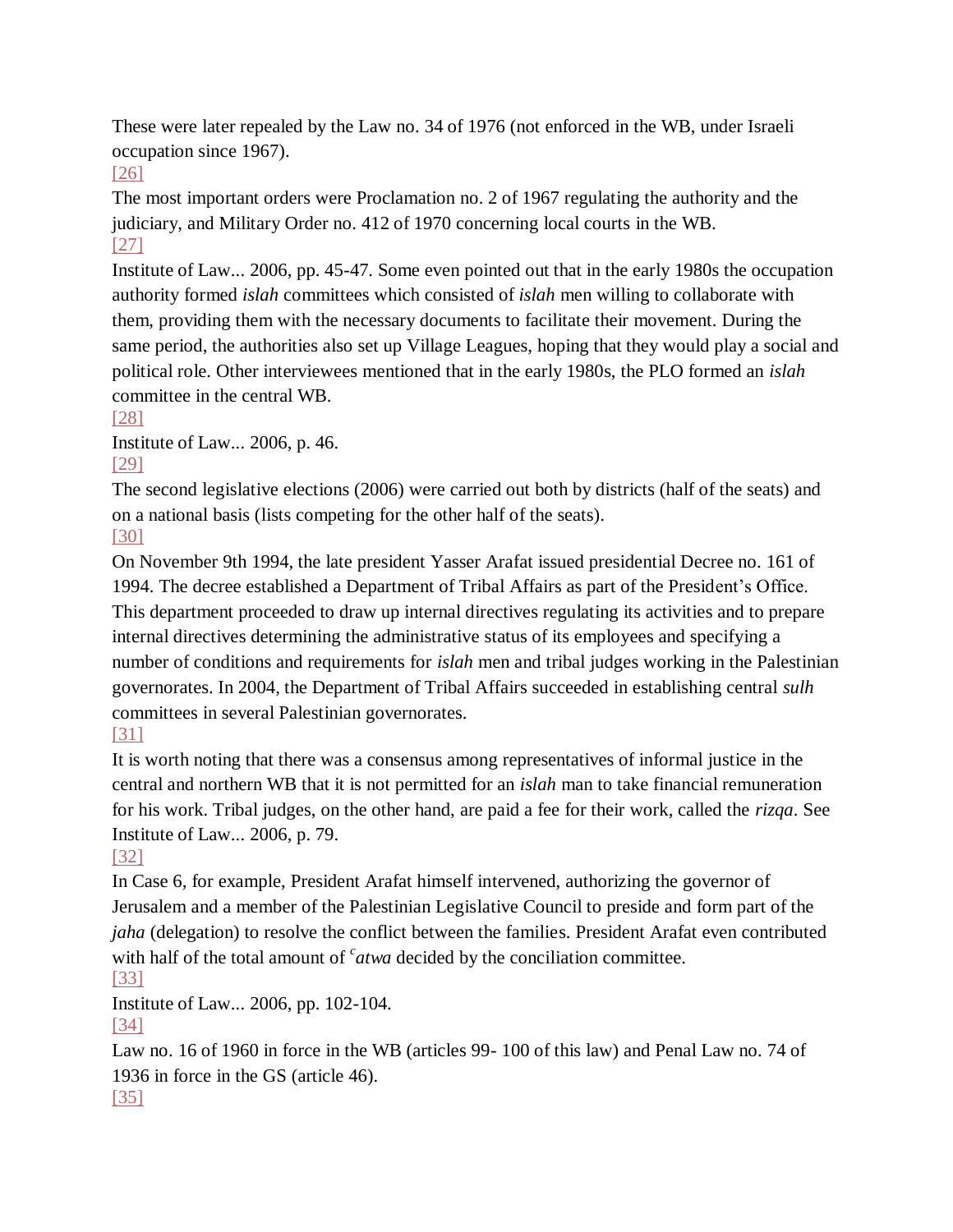Articles 52 and 53 of Law no. 16 of 1960.

In Decision no. 828/73 of February 5th 1974, the Court of Criminal Appeal held that 'a personal waiver by the plaintiff constitutes a mitigating reason which requires the reduction of the sentence in accordance with article 100 of the Penal Code of 1960'. In Decision no. 200/76 of the Court of Criminal Appeal included the following: 'It is up to the discretion of the Court in the case to state that there is a mitigating excuse, although this is naturally constrained by the need for something on which the Court can rely in stating that this exists, based on something that can be concluded from it rationally and logically.' See Institute of Law... 2006, pp. 64-65. [\[37\]](http://www.cairn.info/revue-etudes-rurales-2009-2-page-169.htm#re37no37) 

In Case 2 for example, the police report was used to determine the responsibility of the perpetrator, and his accident history, provided unofficially by the police director, was used by both parties to enhance their bargaining position. In Case 1, the imprisonment of family members of both parties to the conflict was used by the chairman of the conciliation committee to pressure both parties to accept a solution and to limit their expectations. The waiver of personal right and the release from prison was used to pressure the driver to accept the payment of money despite his initial resistance.

# [\[38\]](http://www.cairn.info/revue-etudes-rurales-2009-2-page-169.htm#re38no38)

'Consensus' may not be the right word but it is the best to describe the majority in each of the groups of people that were interviewed, which included parties to the dispute, informal justice actors, PA executive authority and lawyers and other jurists. 39Respectively 70% of the 37 interviewed, 83% of the 24 interviewed, and 88,5% of the 26 interviewed. [\[39\]](http://www.cairn.info/revue-etudes-rurales-2009-2-page-169.htm#re39no39) 

'Consensus' may not be the right word but it is the best to describe the majority in each of the groups of people that were interviewed, which included parties to the dispute, informal justice actors, PA executive authority and lawyers and other jurists. 39Respectively 70% of the 37 interviewed, 83% of the 24 interviewed, and 88,5% of the 26 interviewed. [\[40\]](http://www.cairn.info/revue-etudes-rurales-2009-2-page-169.htm#re40no40) 

A relatively high minority of PA executive authority (46% of the 13 interviewed) and formal justice actors (31% of the 39 interviewed) concurred with the same conclusion. [\[41\]](http://www.cairn.info/revue-etudes-rurales-2009-2-page-169.htm#re41no41) 

Individuals' rights, it seems to me, form a totally different language than the one spoken during tribal conciliation. Informal justice is a process that involves the community as a whole and not the concerned individuals alone, it concerns common interest and not the selfish concerns of the parties to the dispute. The only assumption that may be individualized here is the priority of the community over the individual, of peace and peaceful coexistence over justice. [\[42\]](http://www.cairn.info/revue-etudes-rurales-2009-2-page-169.htm#re42no42) 

Actually, 54% of the 37 interviewed parties in the disputed considered as case studies, 54% of the 24 interviewed lawyers, 92% of the 13 PA executive authority officials, and 100% of the 39 members of conciliation committees' members believed that informal justice has a positive impact: a majority of similar proportions believes that informal justice is important and needed.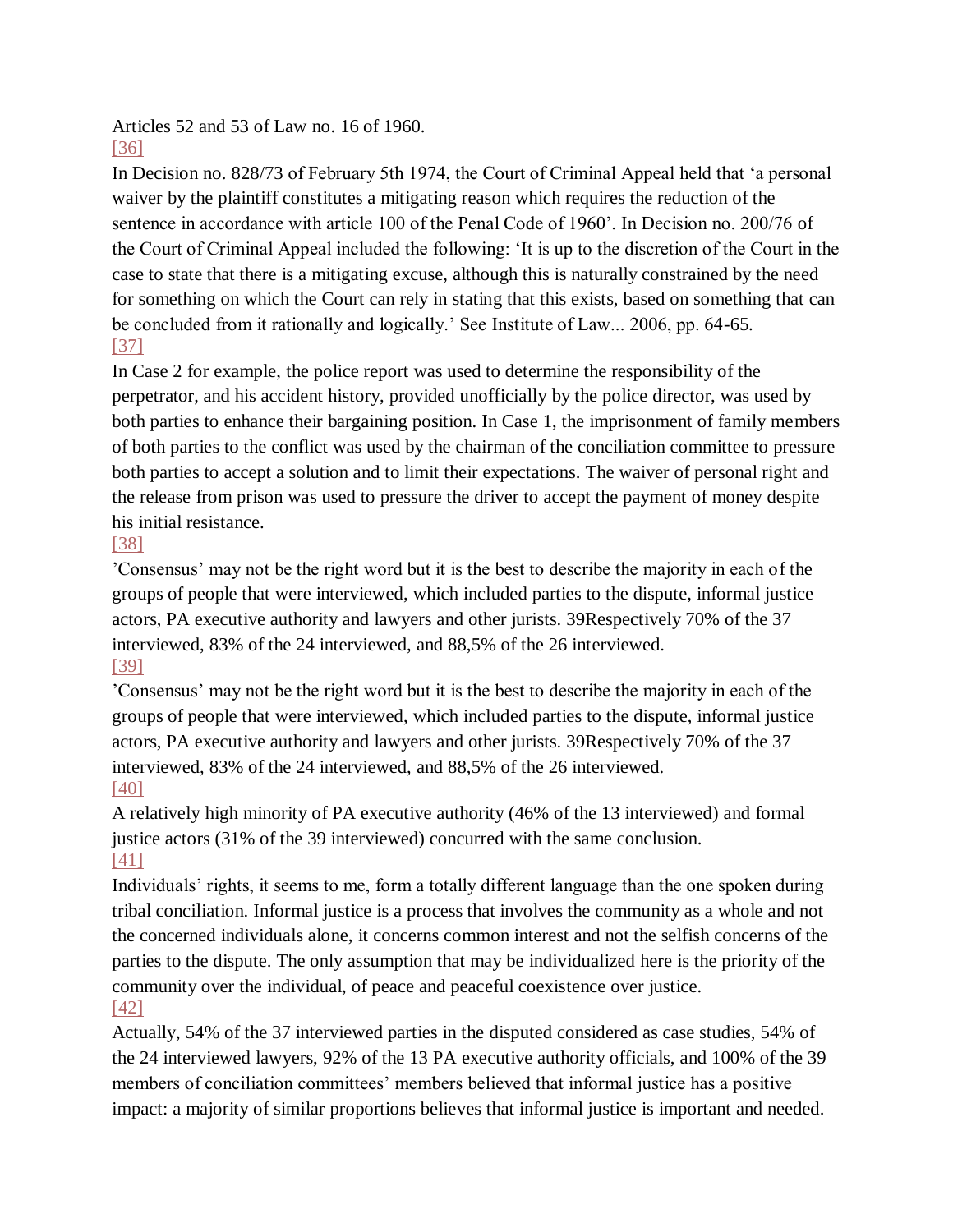#### [\[43\]](http://www.cairn.info/revue-etudes-rurales-2009-2-page-169.htm#re43no43)

As in Cases 1, 3, 5, 8, and 9 but not in Case 7 for example, where the start of the conciliation process and the reaching an agreement did not prevent the family of the victim from retaliation and even seeking vengeance.

#### [\[44\]](http://www.cairn.info/revue-etudes-rurales-2009-2-page-169.htm#re44no44)

It should be noted that acts of violence, vandalism, or even vengeance complicate the tribal conciliation process, and may change the bargaining position of the parties in the initial conflict. In other words, successive and related acts of violence are regrouped and treated as a whole. By doing so, crimes loose their individuality, applying the same logic of vengeance, although in the opposite direction. In Case 7 described above for example, the amount of money requested for the death of the woman (by her husband and her mother-in-law) is reduced by half, due to the perpetrator's brother's hand that was amputated by the family of the victim. [\[45\]](http://www.cairn.info/revue-etudes-rurales-2009-2-page-169.htm#re45no45) 

Such as the exile of the perpetrator, his family and his relatives, as Cases 4, 5, and 7. [\[46\]](http://www.cairn.info/revue-etudes-rurales-2009-2-page-169.htm#re46no46) 

In Case 1 for example, both parties to the dispute believed that social peace was achieved. The price, however, for them was to sacrifice justice. Each party felt indeed that the solution was imposed (by the powerful conciliation committee's chairman) and did not satisfy the needs and requests of both parties in the dispute. In Case 2, the family of the second victim believed that the driver ought to be convicted by the court and that tribal justice in the end was totally based on the narrative of destiny *(kada' wa kadar)*. In Case 3, the family of the driver accepted to pay the money, despite the injustice and the fact that the conciliation committee was biased to the family of the victims, because of their political affiliation. In Case 8, the family of the young man accused of raping the girl, had suffered the retaliation actions of the girl's family (houses and properties vandalized and burned) but they were considered to be the aggressors. It is striking how it was left for the young man to prove his innocence from the accusations of rape, and not the opposite. The whole family of the young man was obliged to leave the village. [\[47\]](http://www.cairn.info/revue-etudes-rurales-2009-2-page-169.htm#re47no47) 

The conciliation man indeed obtained from the governor the right to see the police investigation dossier. The governor, on the request of the conciliation man, even forbade family visits for the men from both parties, held in custody, as a way of exerting pressure on the concerned parties to accept the solution.

#### [\[48\]](http://www.cairn.info/revue-etudes-rurales-2009-2-page-169.htm#re48no48)

The kind of description I make here of families and the place of individuals therein is intentionally harsh and needs to be softened. The solidarity between individuals justifies such a role for their families. This is expressed positively by family support in times of social and religious events (such as in the case of marriage or death) but it is also expressed, most importantly, by the burden that the family often supports when something is wrong with one individual. All members of the wider family suffer by implication from the retaliation and acts of vandalism carried out against the family of the victim, and any member of the family is a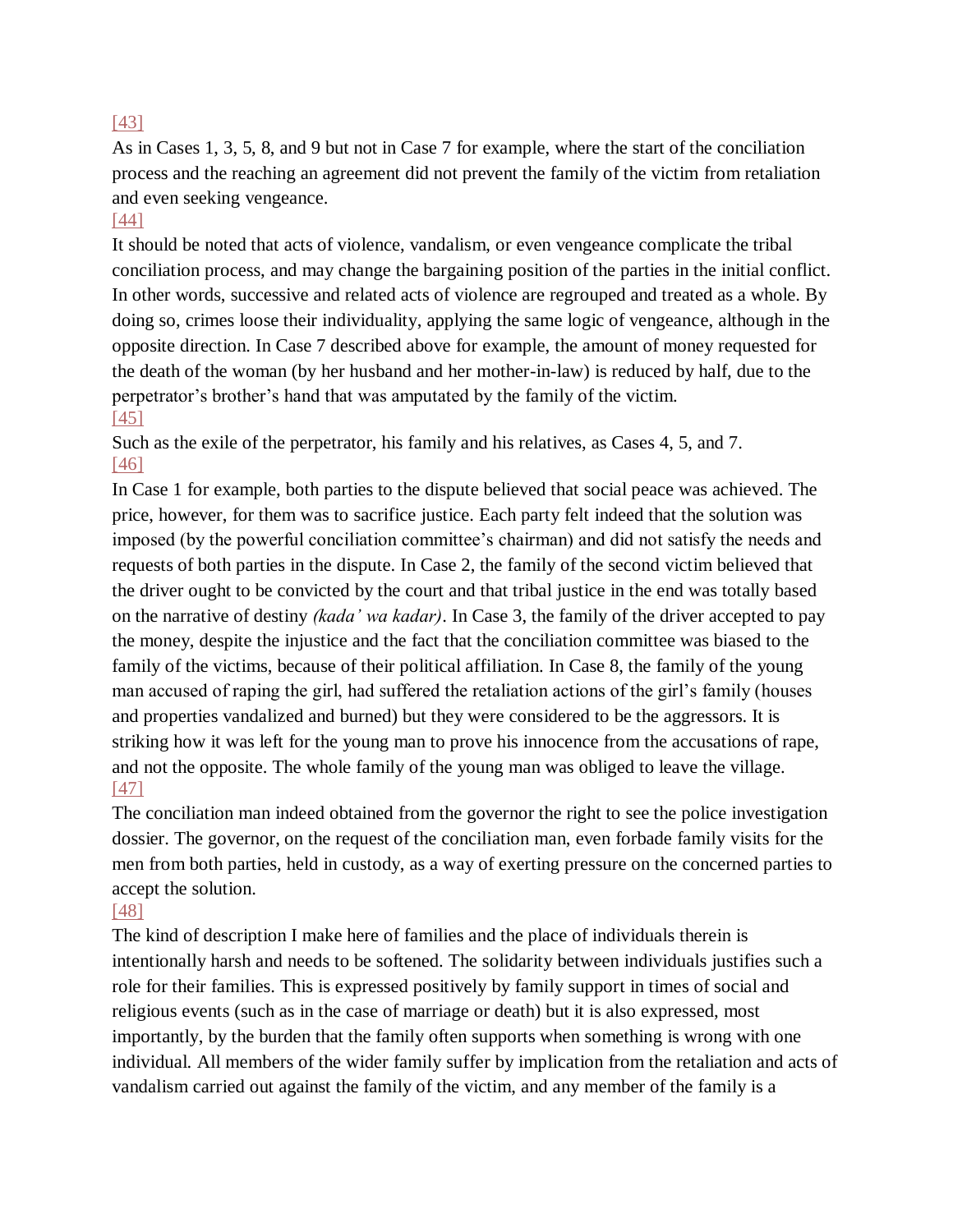possible target for acts of vengeance. In cases where the payment of an amount of money is imposed, all may be concerned with its payment in order to rescue a fellow member of family. [\[49\]](http://www.cairn.info/revue-etudes-rurales-2009-2-page-169.htm#re49no49) 

#### Institute of Law... 2006, pp. 171-174.

#### [\[50\]](http://www.cairn.info/revue-etudes-rurales-2009-2-page-169.htm#re50no50)

Sex matters in informal justice in two ways. First, informal justice is largely patriarchal. Elderly people and the heads of families occupy a prominent place in formal justice. In this sense, informal justice is absolutely masculine. Women are always represented and never present. The analysis of Case 8, however, may give the impression that informal justice is biased in favor of the woman in that it takes issues of honor very seriously. This perception is misleading for three reasons: first, such an attitude is unfair towards the presumed perpetrator, who is accused (maybe falsely) and did not even have the possibility to defend himself while the woman did not have to prove her accusations. Second, this attitude reflects, not a recognition of women's right but rather a paternalistic approach, where the woman is deemed inferior and in need of protection, even at the price of injustice and unfairness. Third, it is not the woman's integrity which is at stake, but the honor, her honor, for sure, but, most importantly, the family's honor. Things are no different for state law, as for example with regards to the way rape is regulated.

#### **Résumé**

#### **Français**

*Cet article voit dans le pluralisme juridique en Cisjordanie et dans la bande de Gaza un moyen de comprendre les phénomènes légaux et l'attitude de l'État vis-à-vis des normativités non étatiques. L'auteur présente les avantages et inconvénients de la coexistence d'une justice formelle et d'une justice informelle dans les territoires contrôlés par l'Autorité palestinienne, et montre comment les deux systèmes s'influencent l'un l'autre. Il ne s'agit pas ici de tracer des limites entre le droit étatique et le droit tribal et coutumier, mais de souligner que ces deux ensembles sont manifestes et que, de ce fait, une multitude de champs normatifs peuvent coexister au sein d'une même société.*

#### **Mots-clés**

- Autorité palestinienne
- Cisjordanie et bande de Gaza
- justice informelle
- droit tribal, pluralisme juridique
- système juridique palestinien
- victimes
- Palestinian Authority
- the West Bank and the Gaza Strip
- informal justice
- tribal law
- legal pluralism
- Palestinian legal system

#### **English**